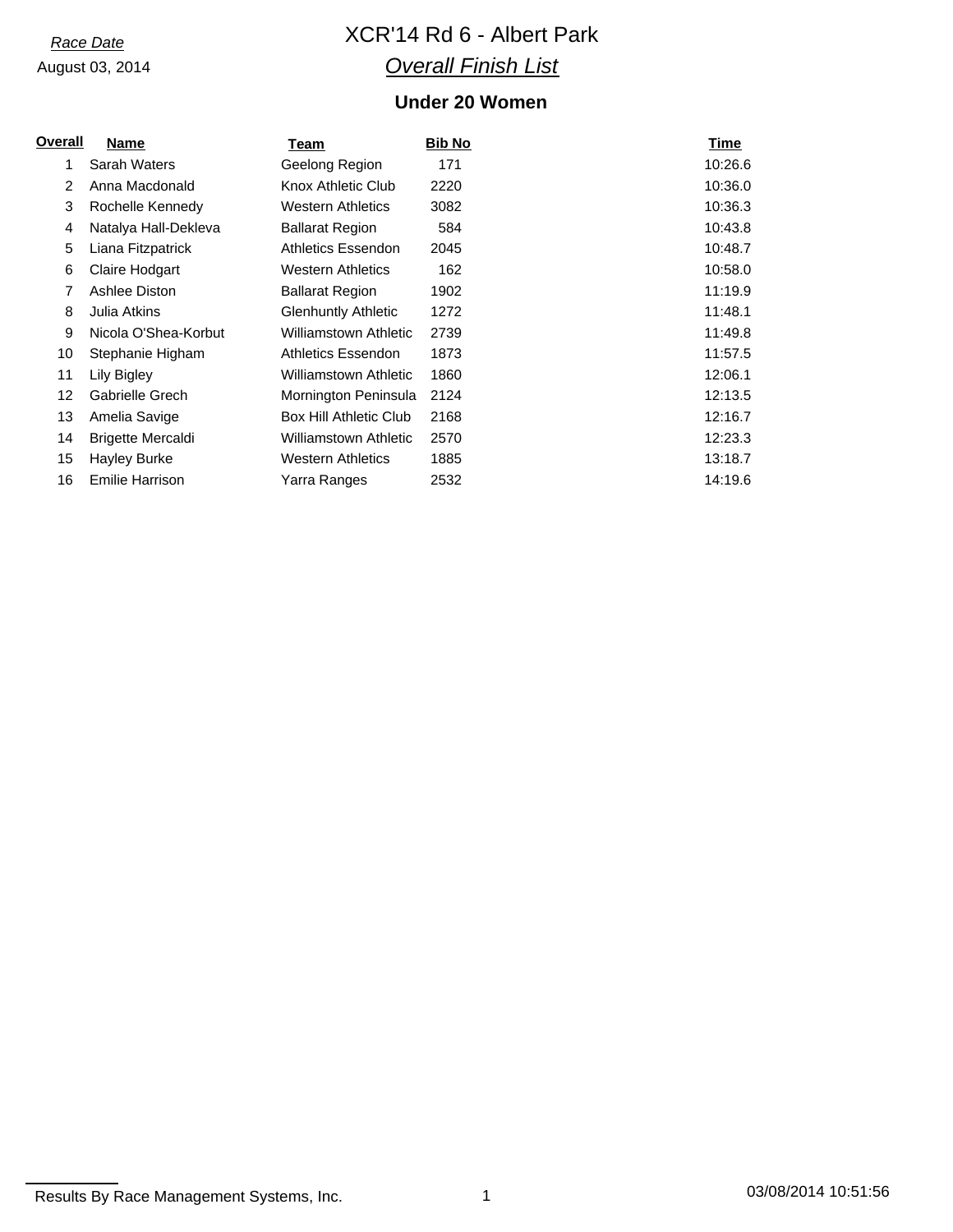# *Race Date* XCR'14 Rd 6 - Albert Park *Overall Finish List*

## **Under 18 Women**

| <u>Overall</u> | <b>Name</b>              | <u>Team</u>                   | <b>Bib No</b> | <b>Time</b> |
|----------------|--------------------------|-------------------------------|---------------|-------------|
| $\mathbf{1}$   | Corrin Demeo             | Geelong Region                | 110           | 9:44.5      |
| $\overline{c}$ | <b>Charlotte Bassett</b> | Doncaster Athletic            | 1381          | 9:45.4      |
| 3              | <b>Emilie Guy</b>        | Athletics Essendon            | 1811          | 10:14.4     |
| 4              | Lauren Ryan              | <b>Athletics Essendon</b>     | 2995          | 10:30.1     |
| 5              | <b>Teleah Hayes</b>      | Bendigo Region                | 1192          | 10:43.9     |
| 6              | <b>Riley Cridland</b>    | <b>Frankston Athletic</b>     | 1014          | 11:14.4     |
| 7              | Chelsea Saw              | South Melbourne               | 2631          | 11:26.3     |
| 8              | Kaitlin Barr             | <b>Glenhuntly Athletic</b>    | 1136          | 11:32.6     |
| 9              | Olivia Twining           | Yarra Ranges                  | 2405          | 11:40.2     |
| 10             | Mikhalla Arthur          | <b>Glenhuntly Athletic</b>    | 1135          | 11:45.3     |
| 11             | Hannah Veljanovska       | <b>Athletics Essendon</b>     | 2656          | 11:53.6     |
| 12             | Amy Veenendaal           | Yarra Ranges                  | 2046          | 11:55.5     |
| 13             | Morgan Costelloe         | Geelong Region                | 1640          | 11:56.9     |
| 14             | Petra Ruhl               | Knox Athletic Club            | 2269          | 11:59.4     |
| 15             | Bianca Rebesco           | <b>Western Athletics</b>      | 1058          | 12:09.7     |
| 16             | Victoria Skaltsonis      | Knox Athletic Club            | 2192          | 12:10.8     |
| 17             | Jessica O'Keefe          | Doncaster Athletic            | 2254          | 12:12.3     |
| 18             | Sarah Rushford           | Maccabi Athletic Club         | 2706          | 12:13.7     |
| 19             | Jessica McFarlane        | Knox Athletic Club            | 1529          | 12:17.8     |
| 20             | Caitlyn Penrose          | Casey Cardinia                | 1267          | 12:26.0     |
| 21             | Georgia Pearson          | Wellington Athletic           | 1155          | 12:44.4     |
| 22             | Maxime Plugge            | Knox Athletic Club            | 2268          | 12:53.2     |
| 23             | Tiana Broadway           | Casey Cardinia                | 219           | 12:57.7     |
| 24             | Natalie Beauvais         | <b>Richmond Harriers</b>      | 2544          | 13:12.5     |
| 25             | Phoebe Cahir             | <b>Keilor St Bernards</b>     | 2179          | 13:38.7     |
| 26             | Zoe Schwerkolt           | <b>Box Hill Athletic Club</b> | 1877          | 13:46.1     |
| 27             | Julia Irons              | <b>Keilor St Bernards</b>     | 2941          | 13:46.7     |
| 28             | Claire Taranto           | <b>Keilor St Bernards</b>     | 1983          | 13:47.8     |
| 29             | Josie Aitken             | <b>Richmond Harriers</b>      | 2602          | 13:48.2     |
| 30             | Rosie Close              | <b>Williamstown Athletic</b>  | 1864          | 13:49.5     |
| 31             | Shona Branson            | Yarra Ranges                  | 1291          | 14:12.3     |
| 32             | Kara ASHTON- FOX         | <b>Athletics Nunawading</b>   | 1784          | 14:14.3     |
| 33             | Alana Leonard            | <b>Western Athletics</b>      | 1360          | 14:48.4     |
| 34             | <b>Affinity Miller</b>   | <b>Athletics Essendon</b>     | 2472          | 14:56.1     |
| 35             | Monique Harris           | <b>Western Athletics</b>      | 2478          | 15:09.8     |
| 36             | Kirsten Walburg          | Doncaster Athletic            | 1897          | 15:40.6     |
| 37             | Dana Dekkers             | <b>Glenhuntly Athletic</b>    | 1989          | 16:42.5     |

Results By Race Management Systems, Inc. 2 2 2 03/08/2014 10:51:56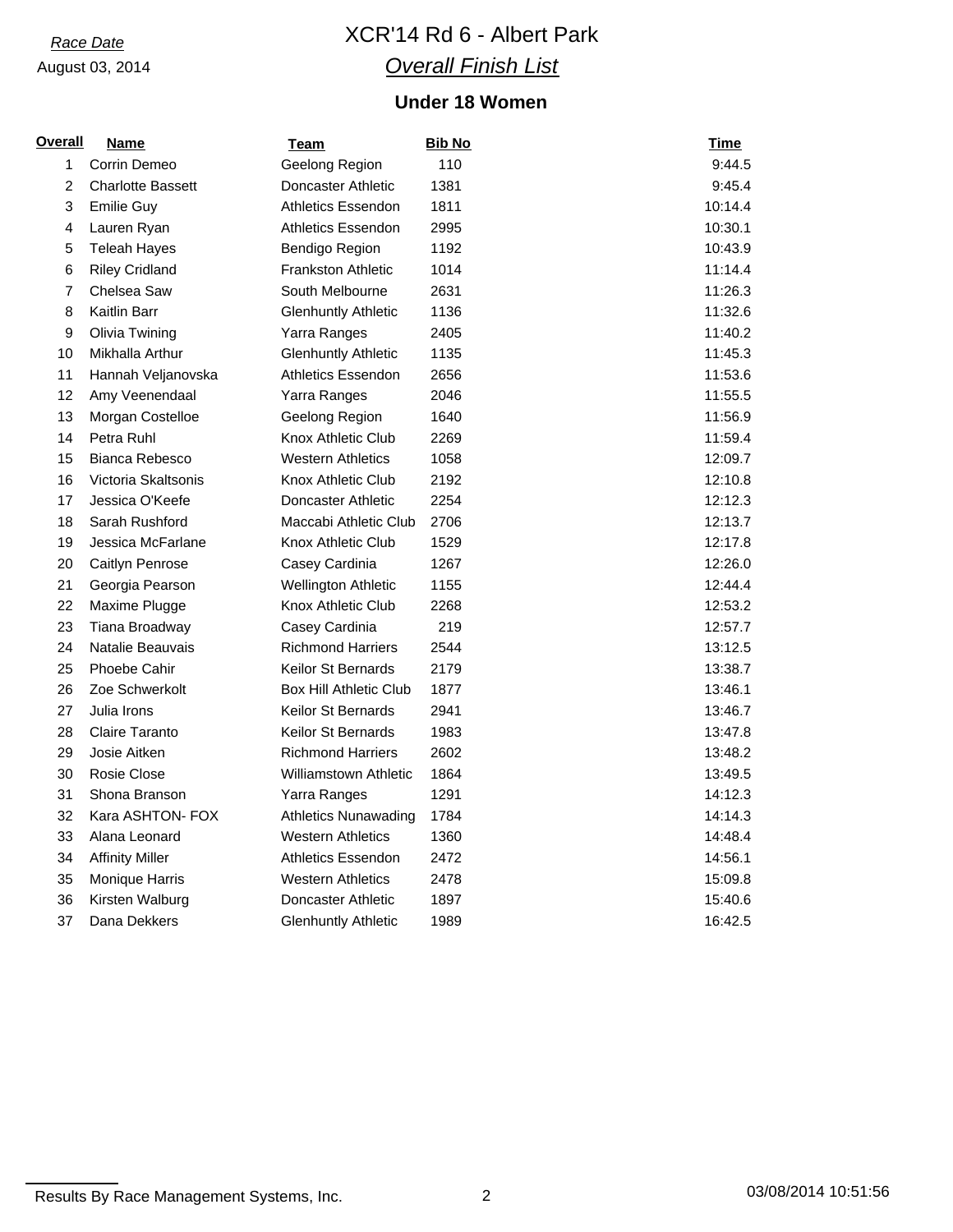# *Race Date* XCR'14 Rd 6 - Albert Park *Overall Finish List*

## **Under 16 Men**

| <u>Overall</u> | <b>Name</b>                    | Team                          | <b>Bib No</b> | Time    |
|----------------|--------------------------------|-------------------------------|---------------|---------|
| 1              | <b>Ryhan Thomas</b>            | <b>Williamstown Athletic</b>  | 238           | 9:26.1  |
| $\overline{2}$ | Jaryd Clifford                 | Diamond Valley                | 114           | 9:26.4  |
| 3              | <b>Haftu Strintzos</b>         | <b>Glenhuntly Athletic</b>    | 1278          | 9:29.6  |
| 4              | <b>Edward Beischer</b>         | South Coast Athletics         | 577           | 9:34.9  |
| 5              | <b>Callen Goldsmith</b>        | Mornington Peninsula          | 1031          | 9:39.7  |
| 6              | Sam Williams                   | <b>Ballarat Region</b>        | 259           | 9:44.1  |
| 7              | Kirk Shanahan                  | <b>Western Athletics</b>      | 1512          | 9:57.0  |
| 8              | <b>Christiaan Weitsz</b>       | <b>Western Athletics</b>      | 1063          | 10:01.0 |
| 9              | <b>Thomas Rebesco</b>          | <b>Western Athletics</b>      | 1061          | 10:01.4 |
| 10             | William Ockenden               | <b>Glenhuntly Athletic</b>    | 1822          | 10:07.3 |
| 11             | James Laven                    | Yarra Ranges                  | 1313          | 10:18.8 |
| 12             | Lucas Pamminger                | <b>Box Hill Athletic Club</b> | 1150          | 10:23.5 |
| 13             | <b>Bailey Sharp</b>            | <b>Western Athletics</b>      | 1716          | 10:31.6 |
| 14             | Max Mahon                      | Geelong Region                | 2417          | 10:39.3 |
| 15             | <b>Patrick Bradfield Smith</b> | <b>Western Athletics</b>      | 1363          | 10:43.7 |
| 16             | James Deasy                    | <b>Keilor St Bernards</b>     | 1354          | 11:01.3 |
| 17             | Jonas Wilson                   | Knox Athletic Club            | 1692          | 11:05.7 |
| 18             | Benjamin McKenzie              | Diamond Valley                | 1948          | 11:20.8 |
| 19             | Jamie Wilson                   | Knox Athletic Club            | 1976          | 11:25.9 |
| 20             | <b>Connor Thrall</b>           | Yarra Ranges                  | 2125          | 11:38.2 |
| 21             | Joshua Hawkes                  | <b>Ballarat Region</b>        | 2089          | 11:39.7 |
| 22             | Nicolas Calandra               | <b>Keilor St Bernards</b>     | 1620          | 12:14.3 |
| 23             | Joel McGill                    | Mornington Peninsula          | 1905          | 12:55.7 |
| 24             | David Capes                    | <b>Coburg Harriers</b>        | 2565          | 13:50.3 |

Results By Race Management Systems, Inc. 2008/2014 10:51:57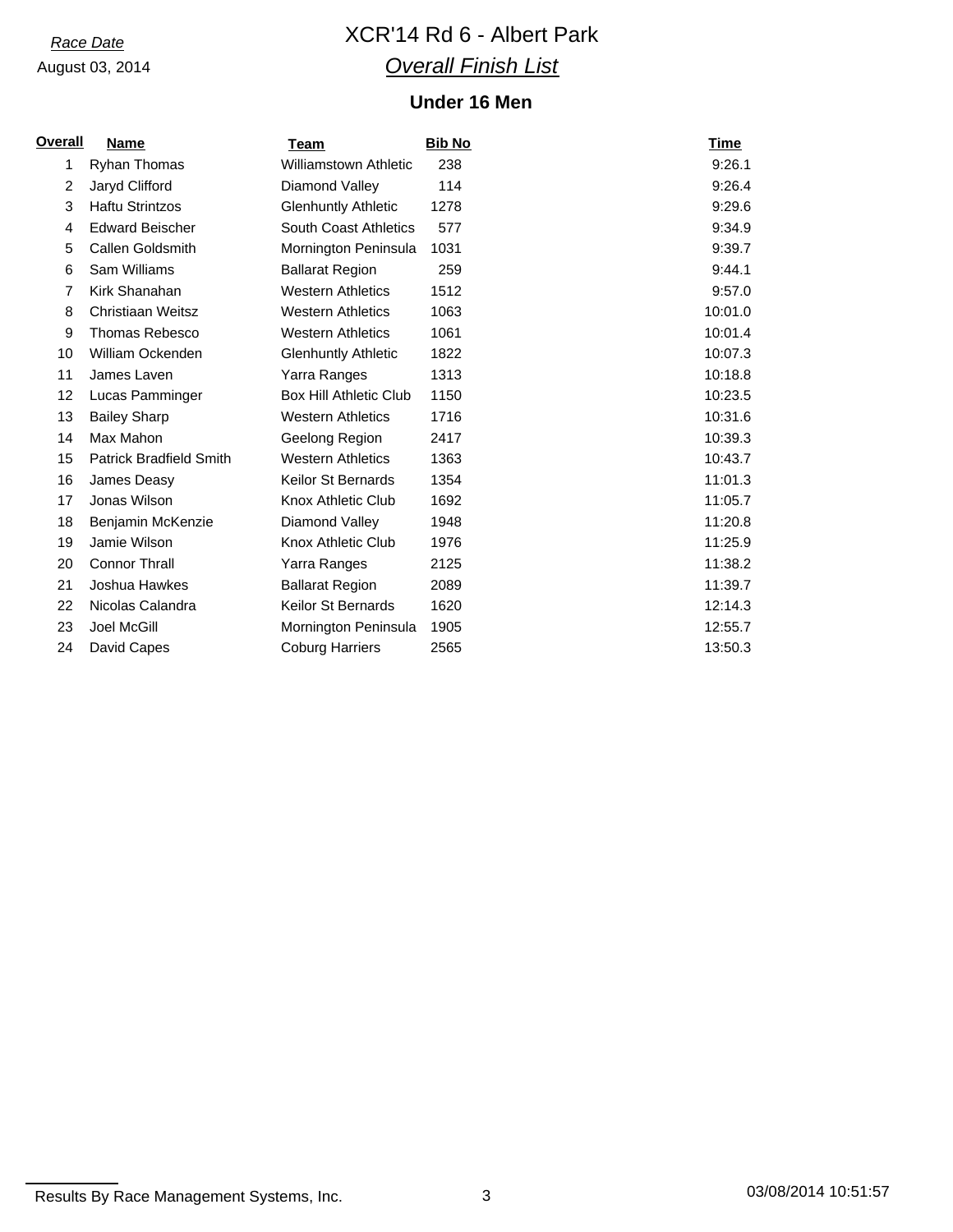# *Race Date* XCR'14 Rd 6 - Albert Park *Overall Finish List*

## **Under 16 Women**

| <b>Overall</b> | <b>Name</b>               | Team                         | <b>Bib No</b> | Time    |
|----------------|---------------------------|------------------------------|---------------|---------|
| 1              | Amelia Mazza-Downie       | <b>Coburg Harriers</b>       | 221           | 9:37.0  |
| $\overline{2}$ | <b>Maddison Caulfield</b> | <b>Athletics Essendon</b>    | 143           | 10:13.6 |
| 3              | Heidi Demeo               | Geelong Region               | 150           | 10:26.9 |
| 4              | Jennifer Mendes           | <b>Athletics Essendon</b>    | 1341          | 10:34.3 |
| 5              | Shania Murray             | Diamond Valley               | 2189          | 10:53.5 |
| 6              | Georgia Quick             | Geelong Region               | 249           | 10:59.8 |
| 7              | Tamzin Hall               | South Melbourne              | 2996          | 11:14.4 |
| 8              | Giulia Fiorentini         | South Melbourne              | 3006          | 11:28.3 |
| 9              | Alyssa Bearzi             | <b>Williamstown Athletic</b> | 1597          | 11:35.8 |
| 10             | Audrey Harrold            | <b>Athletics Essendon</b>    | 2155          | 11:43.1 |
| 11             | Nina Morrison             | Invitational                 | 7991          | 11:57.6 |
| 12             | Eliza Clarke              | Diamond Valley               | 149           | 12:08.7 |
| 13             | <b>EMILY MIZIS</b>        | <b>Athletics Essendon</b>    | 1656          | 12:19.8 |
| 14             | Jessica Reid              | Ringwood Athletic            | 3091          | 12:20.7 |
| 15             | Tess Waddington           | <b>Keilor St Bernards</b>    | 2367          | 12:30.3 |
| 16             | Lana Mooney               | Ringwood Athletic            | 3068          | 12:34.8 |
| 17             | Kate Abfalter             | Keilor St Bernards           | 1392          | 12:44.4 |
| 18             | Rickeylee Brown           | <b>Richmond Harriers</b>     | 2199          | 13:25.9 |
| 19             | Elaine Irons              | Keilor St Bernards           | 2940          | 14:06.7 |
| 20             | Emily Noonan              | Collingwood Harriers         | 1829          | 14:07.1 |
| 21             | <b>Courtney Holstein</b>  | Keilor St Bernards           | 1804          | 18:46.7 |

Results By Race Management Systems, Inc. 4 03/08/2014 10:51:57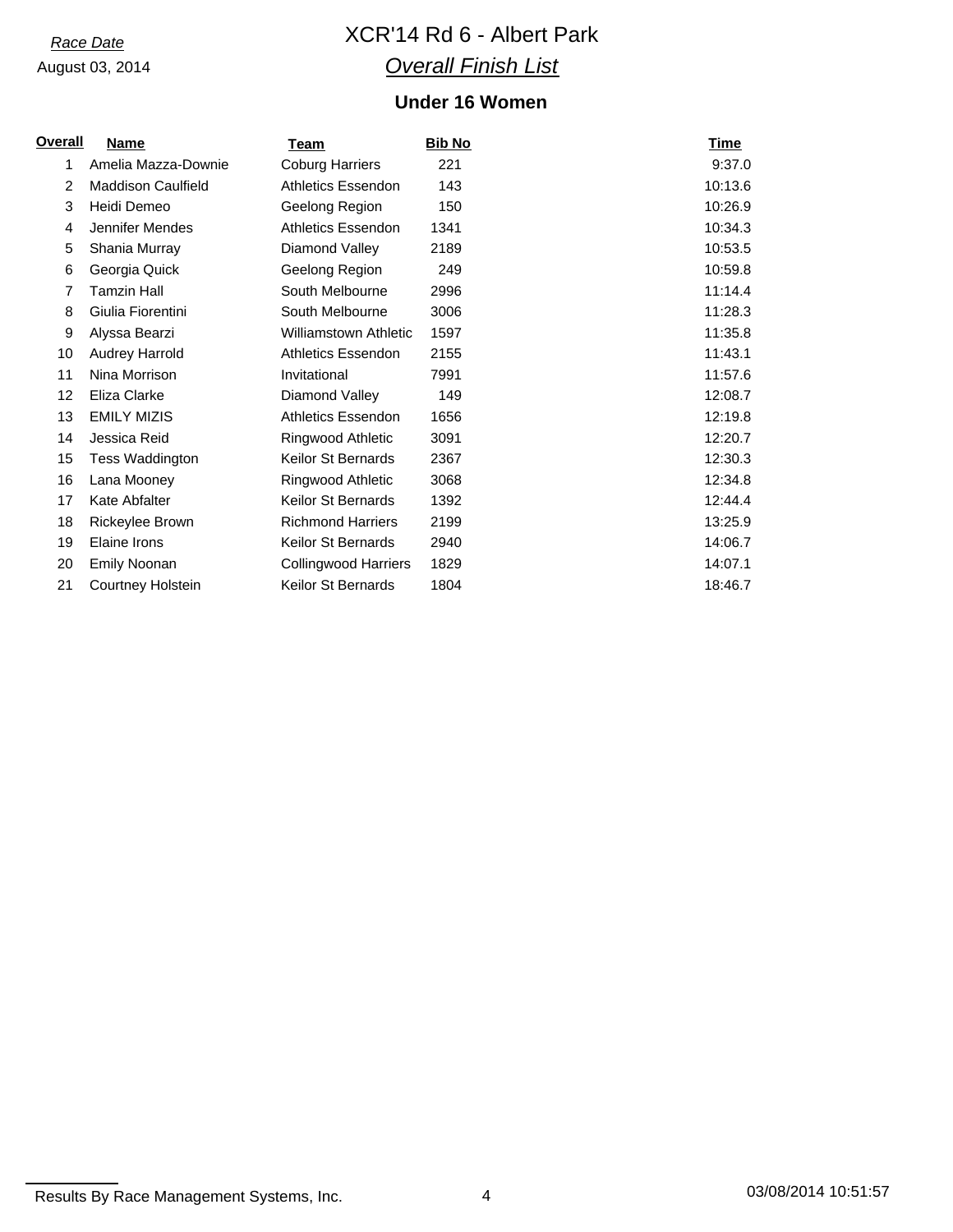# *Race Date* XCR'14 Rd 6 - Albert Park *Overall Finish List*

## **Under 14 Men**

| <b>Overall</b> | <b>Name</b>             | <b>Team</b>                 | <b>Bib No</b> | <b>Time</b> |
|----------------|-------------------------|-----------------------------|---------------|-------------|
| 1              | Matthew Hussey          | <b>Western Athletics</b>    | 278           | 10:01.5     |
| 2              | Nicholas Fidler         | <b>Ballarat Region</b>      | 585           | 10:02.5     |
| 3              | Ramen Nayar             | South Melbourne             | 2372          | 10:09.4     |
| 4              | Ace Buck                | <b>Collingwood Harriers</b> | 152           | 10:10.4     |
| 5              | <b>William Pentland</b> | Ringwood Athletic           | 1770          | 10:15.7     |
| 6              | <b>Oliver Wiltshire</b> | Geelong Region              | 1043          | 10:19.1     |
| 7              | Oliver Loughnan         | Geelong Region              | 1153          | 10:33.1     |
| 8              | Hayden Morris           | <b>Collingwood Harriers</b> | 1827          | 10:36.2     |
| 9              | <b>Charlie Faubel</b>   | <b>Collingwood Harriers</b> | 1592          | 10:40.6     |
| 10             | Soul Suzuki             | <b>Collingwood Harriers</b> | 1957          | 10:40.7     |
| 11             | Tom Hockley Samon       | Geelong Region              | 406           | 10:48.6     |
| 12             | <b>Tynan Mims</b>       | Invitational                | 7973          | 10:52.4     |
| 13             | <b>Harry Dodds</b>      | Ringwood Athletic           | 2102          | 10:52.5     |
| 14             | Justin Bleicher         | <b>Ballarat Region</b>      | 1405          | 10:54.7     |
| 15             | Benjamin Zarb           | Keilor St Bernards          | 1199          | 10:54.9     |
| 16             | <b>Bailey Rankin</b>    | <b>Western Athletics</b>    | 2001          | 10:56.5     |
| 17             | Jack Sayer              | <b>Collingwood Harriers</b> | 1749          | 11:08.4     |
| 18             | Patrick Kelly           | <b>Athletics Waverley</b>   | 2970          | 11:09.5     |
| 19             | <b>Ben Wells</b>        | <b>Frankston Athletic</b>   | 2246          | 11:10.6     |
| 20             | <b>Robert Weitsz</b>    | <b>Western Athletics</b>    | 1065          | 11:24.9     |
| 21             | Cody Bellgrove          | <b>Glenhuntly Athletic</b>  | 2937          | 11:44.5     |
| 22             | Tom Ryan                | Casey Cardinia              | 1202          | 11:56.4     |
| 23             | Hamish Byron            | <b>Knox Athletic Club</b>   | 1437          | 12:03.4     |
| 24             | Ryan Thrall             | Yarra Ranges                | 2126          | 12:04.9     |
| 25             | Dominic Sykes           | <b>Keilor St Bernards</b>   | 1790          | 12:09.7     |
| 26             | Lachlan Sayer           | <b>Collingwood Harriers</b> | 1751          | 12:44.6     |
| 27             | <b>Christian Knox</b>   | <b>Athletics Essendon</b>   | 1706          | 13:29.3     |
| 28             | Alex Tonelli            | Keilor St Bernards          | 1467          | 14:22.3     |
| 29             | Ethan Kapetanovic       | Keilor St Bernards          | 2248          | 15:28.1     |

Results By Race Management Systems, Inc. 6 03/08/2014 10:51:57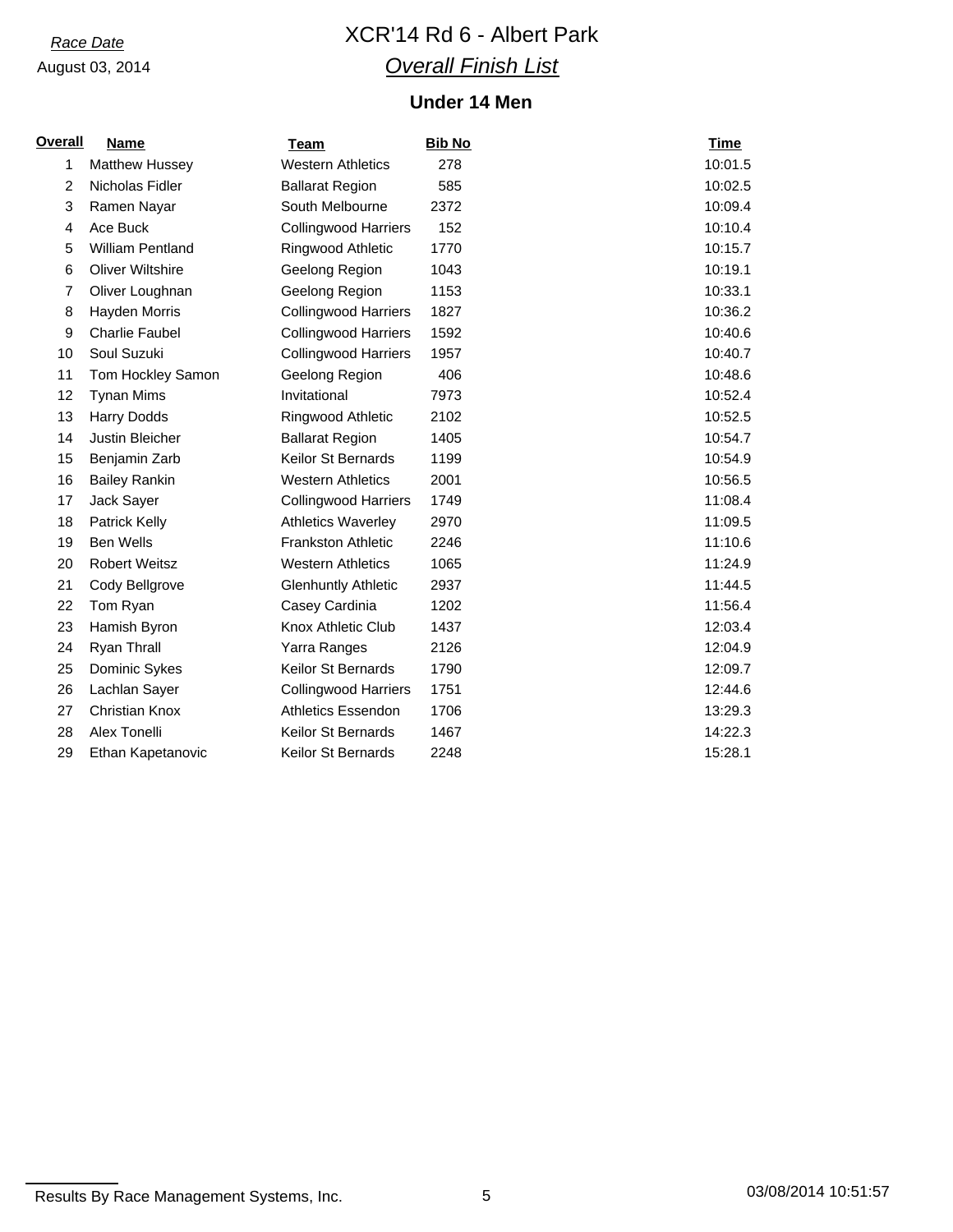# *Race Date* XCR'14 Rd 6 - Albert Park *Overall Finish List*

## **Under 14 Women**

| <u>Overall</u> | <b>Name</b>              | Team                         | <b>Bib No</b> | Time    |
|----------------|--------------------------|------------------------------|---------------|---------|
| 1              | Sophie O'Sullivan        | <b>Glenhuntly Athletic</b>   | 2925          | 10:27.5 |
| 2              | Sophie McMinimee         | <b>Western Athletics</b>     | 283           | 10:34.7 |
| 3              | Lily Peacock             | Yarra Ranges                 | 1772          | 10:40.0 |
| 4              | Charlotte Wragg          | Invitational                 | 7993          | 10:59.1 |
| 5              | Genevieve O'Brien        | <b>Glenhuntly Athletic</b>   | 2971          | 11:15.1 |
| 6              | Amy Cornell              | <b>Collingwood Harriers</b>  | 1838          | 11:16.4 |
| $\overline{7}$ | Georgia Muller           | <b>Western Athletics</b>     | 1565          | 11:17.8 |
| 8              | Ruby Dixon               | Yarra Ranges                 | 1785          | 11:18.9 |
| 9              | Sunshine Spencer         | <b>Collingwood Harriers</b>  | 2208          | 11:25.0 |
| 10             | <b>Teneille Morrell</b>  | Casey Cardinia               | 2244          | 11:33.1 |
| 11             | Emma Mahon               | Geelong Region               | 2416          | 11:51.4 |
| 12             | Jeanie Kane              | <b>Williamstown Athletic</b> | 2368          | 12:07.9 |
| 13             | <b>Emily Williams</b>    | <b>Ballarat Region</b>       | 1235          | 12:36.6 |
| 14             | Rachel Evans             | <b>Western Athletics</b>     | 1081          | 12:42.8 |
| 15             | <b>Rhiannon Matthews</b> | <b>Keilor St Bernards</b>    | 1698          | 12:45.0 |
| 16             | Emma Newton              | <b>Collingwood Harriers</b>  | 1953          | 12:57.2 |
| 17             | Erica Butera             | Diamond Valley               | 1648          | 13:07.6 |
| 18             | Jamie Tonelli            | Keilor St Bernards           | 1470          | 13:28.5 |
| 19             | Zoe Cornell              | <b>Collingwood Harriers</b>  | 2039          | 13:31.8 |
| 20             | <b>Verity Still</b>      | <b>Keilor St Bernards</b>    | 2896          | 13:36.6 |
| 21             | <b>Kate Sarris</b>       | <b>Keilor St Bernards</b>    | 2929          | 13:51.1 |
| 22             | Ashley Tonelli           | <b>Keilor St Bernards</b>    | 1468          | 14:09.4 |
| 23             | Lee Taylor               | Yarra Ranges                 | 2207          | 14:43.5 |

Results By Race Management Systems, Inc. 6 03/08/2014 10:51:57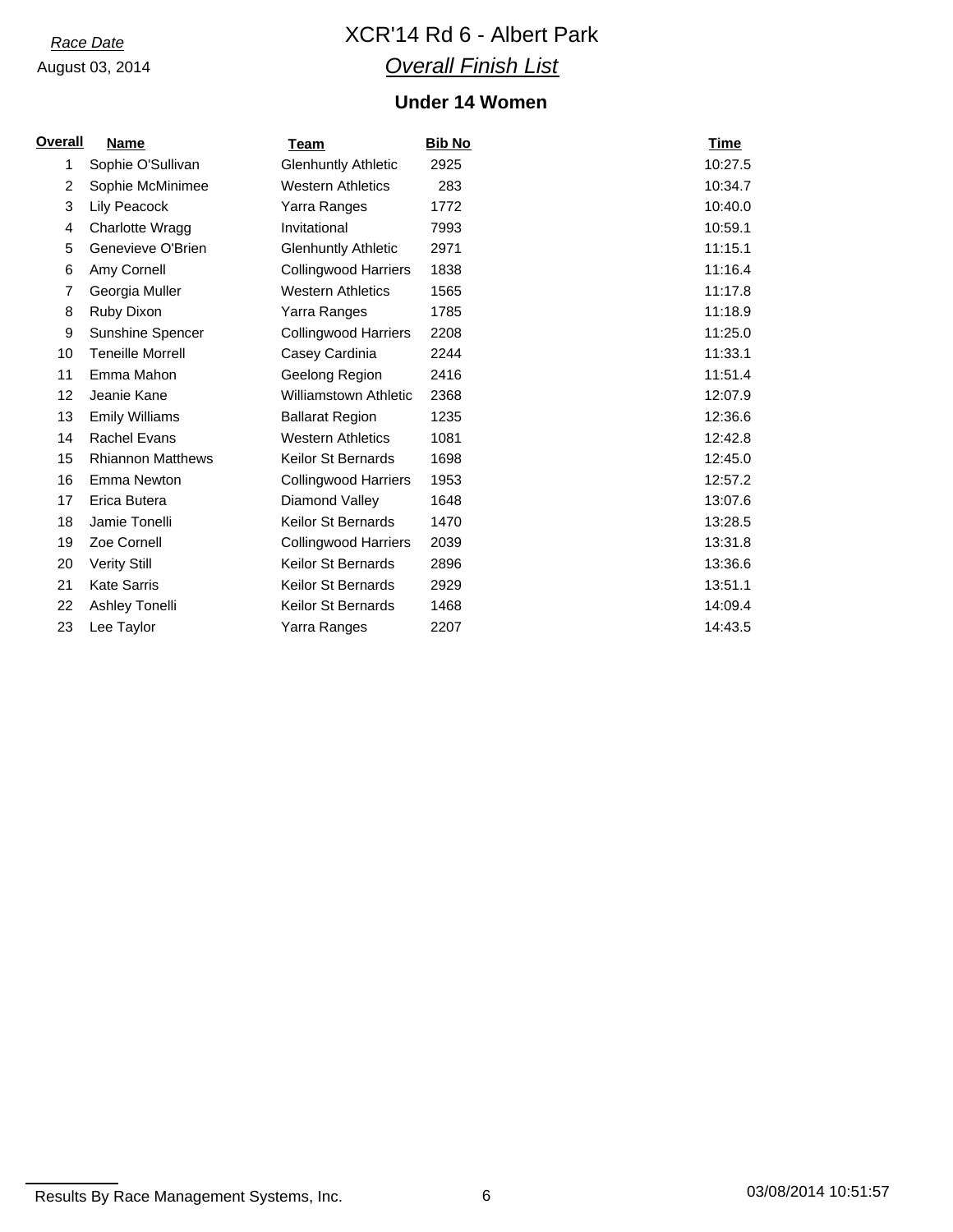# *Race Date* XCR'14 Rd 6 - Albert Park *Overall Finish List*

# **Open Men**

| <b>Overall</b> | <b>Name</b>            | Team                          | <b>Bib No</b> | Gend | <b>AG Place</b> | <b>Time</b> |
|----------------|------------------------|-------------------------------|---------------|------|-----------------|-------------|
| 1              | <b>Toby Rayner</b>     | <b>Glenhuntly Athletic</b>    | 1673          | M    | $0 - 39$<br>1   | 30:15.3     |
| $\overline{2}$ | Nicholas Wightman      | Geelong Region                | 24            | M    | $0 - 39$<br>2   | 30:17.0     |
| 3              | Anthony Aloisio        | <b>Box Hill Athletic Club</b> | 2057          | M    | $0 - 39$<br>3   | 30:29.8     |
| $\overline{4}$ | Andrew Buchanan        | Bendigo Region                | 300           | M    | $0 - 39$<br>4   | 30:32.6     |
| 5              | Stephen Kelly          | <b>Box Hill Athletic Club</b> | 21            | M    | $0 - 39$<br>5   | 30:35.2     |
| 6              | Nicholas Earl          | <b>Melbourne University</b>   | 2025          | M    | $0 - 39$<br>6   | 30:35.4     |
| 7              | <b>Ryan Geard</b>      | Athletics Essendon            | 2864          | M    | $0 - 39$<br>7   | 30:40.8     |
| 8              | <b>Brady Threlfall</b> | Geelong Region                | 306           | M    | $0 - 39$<br>8   | 30:42.0     |
| 9              | Matthew Bayley         | <b>APS United</b>             | 2115          | M    | $0 - 39$<br>9   | 30:47.4     |
| 10             | <b>Matthew Davy</b>    | <b>Frankston Athletic</b>     | 1831          | M    | $0 - 39$<br>10  | 30:52.3     |
| 11             | Zac Newman             | <b>Melbourne University</b>   | 2836          | M    | 11<br>$0 - 39$  | 31:02.3     |
| 12             | Rhydian Cowley         | <b>Glenhuntly Athletic</b>    | 13            | M    | $0 - 39$<br>12  | 31:04.1     |
| 13             | Martin Mashford        | <b>Melbourne University</b>   | 1936          | M    | 13<br>$0 - 39$  | 31:06.0     |
| 14             | Stephen Dinneen        | <b>Box Hill Athletic Club</b> | 1568          | M    | $0 - 39$<br>14  | 31:06.0     |
| 15             | Sam Crowther           | Knox Athletic Club            | 2094          | M    | $0 - 39$<br>15  | 31:28.5     |
| 16             | Mark Kirwan            | <b>Melbourne University</b>   | 1820          | M    | $0 - 39$<br>16  | 31:31.9     |
| 17             | Dane Verwey            | <b>Frankston Athletic</b>     | 1733          | M    | 17<br>$0 - 39$  | 31:38.5     |
| 18             | Adrian Mclean          | <b>Athletics Nunawading</b>   | 1495          | M    | $0 - 39$<br>18  | 31:42.8     |
| 19             | John Dutton            | <b>Frankston Athletic</b>     | 2474          | M    | $0 - 39$<br>19  | 31:49.1     |
| 20             | Dion Finocchiaro       | <b>Box Hill Athletic Club</b> | 3084          | M    | $0 - 39$<br>20  | 31:50.5     |
| 21             | Peter Green            | <b>Box Hill Athletic Club</b> | 1636          | M    | 21<br>$0 - 39$  | 31:51.6     |
| 22             | Nicholas Van Raaphorst | <b>Ballarat Region</b>        | 320           | M    | $0 - 39$<br>22  | 31:55.2     |
| 23             | Joshua Papanikolaou    | <b>Glenhuntly Athletic</b>    | 3089          | M    | $0 - 39$<br>23  | 32:01.7     |
| 24             | Michael Dowel          | <b>Box Hill Athletic Club</b> | 1504          | M    | $0 - 39$<br>24  | 32:10.3     |
| 25             | Scott Vance            | Frankston Athletic            | 2823          | M    | 25<br>$0 - 39$  | 32:10.8     |
| 26             | Klarie McIntyre        | <b>Box Hill Athletic Club</b> | 2164          | M    | $0 - 39$<br>26  | 32:20.4     |
| 27             | Michael Whitehead      | <b>Collingwood Harriers</b>   | 2698          | M    | $0 - 39$<br>27  | 32:24.6     |
| 28             | <b>Andrew Coles</b>    | Invitational                  | 7997          | M    | 28<br>$0 - 39$  | 32:38.3     |
| 29             | Michael Johnson        | <b>Athletics Essendon</b>     | 2007          | M    | 29<br>$0 - 39$  | 32:38.9     |
| 30             | Daniel Balassone       | <b>Box Hill Athletic Club</b> | 1634          | M    | $0 - 39$<br>30  | 32:44.3     |
| 31             | Sean Whipp             | <b>Frankston Athletic</b>     | 1809          | M    | $0 - 39$<br>31  | 32:46.2     |
| 32             | <b>Clement Scott</b>   | South Melbourne               | 1722          | М    | 32 0-39         | 32:48.0     |
| 33             | Sam Dipnall            | Box Hill Athletic Club        | 1133          | M    | $0 - 39$<br>33  | 32:50.5     |
| 34             | Dean Tromp             | Ringwood Athletic             | 2056          | М    | $0 - 39$<br>34  | 32:59.3     |
| 35             | Samuel Mackie          | <b>Box Hill Athletic Club</b> | 2167          | M    | $0 - 39$<br>35  | 33:06.6     |
| 36             | Daniel Hutchinson      | Geelong Region                | 1205          | M    | $0 - 39$<br>36  | 33:17.4     |
| 37             | David Paroissien       | <b>Melbourne University</b>   | 1610          | М    | 37<br>$0 - 39$  | 33:17.8     |
| 38             | Julian Spence          | Geelong Region                | 1284          | Μ    | 38<br>$0 - 39$  | 33:21.1     |
| 39             | Jeremy Drake           | Athletics Essendon            | 2288          | М    | $0 - 39$<br>39  | 33:22.6     |
| 40             | <b>Tony Crawford</b>   | Frankston Athletic            | 2067          | М    | $0 - 39$<br>40  | 33:25.4     |
| 41             | Tom Vernon             | <b>Athletics Essendon</b>     | 1879          | M    | 41<br>$0 - 39$  | 33:25.9     |
| 42             | Ross Kinsella          | Yarra Ranges                  | 2727          | М    | $0 - 39$<br>42  | 33:28.3     |
| 43             | Joji Mori              | <b>Richmond Harriers</b>      | 1740          | M    | $0 - 39$<br>43  | 33:29.1     |
| 44             | David Ireland          | Keilor St Bernards            | 2658          | М    | $0 - 39$<br>44  | 33:30.0     |
| 45             | <b>Steven Williams</b> | <b>Athletics Waverley</b>     | 2131          | М    | 1 40-44         | 33:30.9     |
| 46             | <b>Brett Coleman</b>   | Geelong Region                | 1004          | Μ    | $0 - 39$<br>45  | 33:33.1     |
| 47             | Hugh McCarthy          | <b>Collingwood Harriers</b>   | 2717          | M    | 46<br>$0 - 39$  | 33:48.5     |

Results By Race Management Systems, Inc. 1 1 1 1 08/08/2014 10:40:31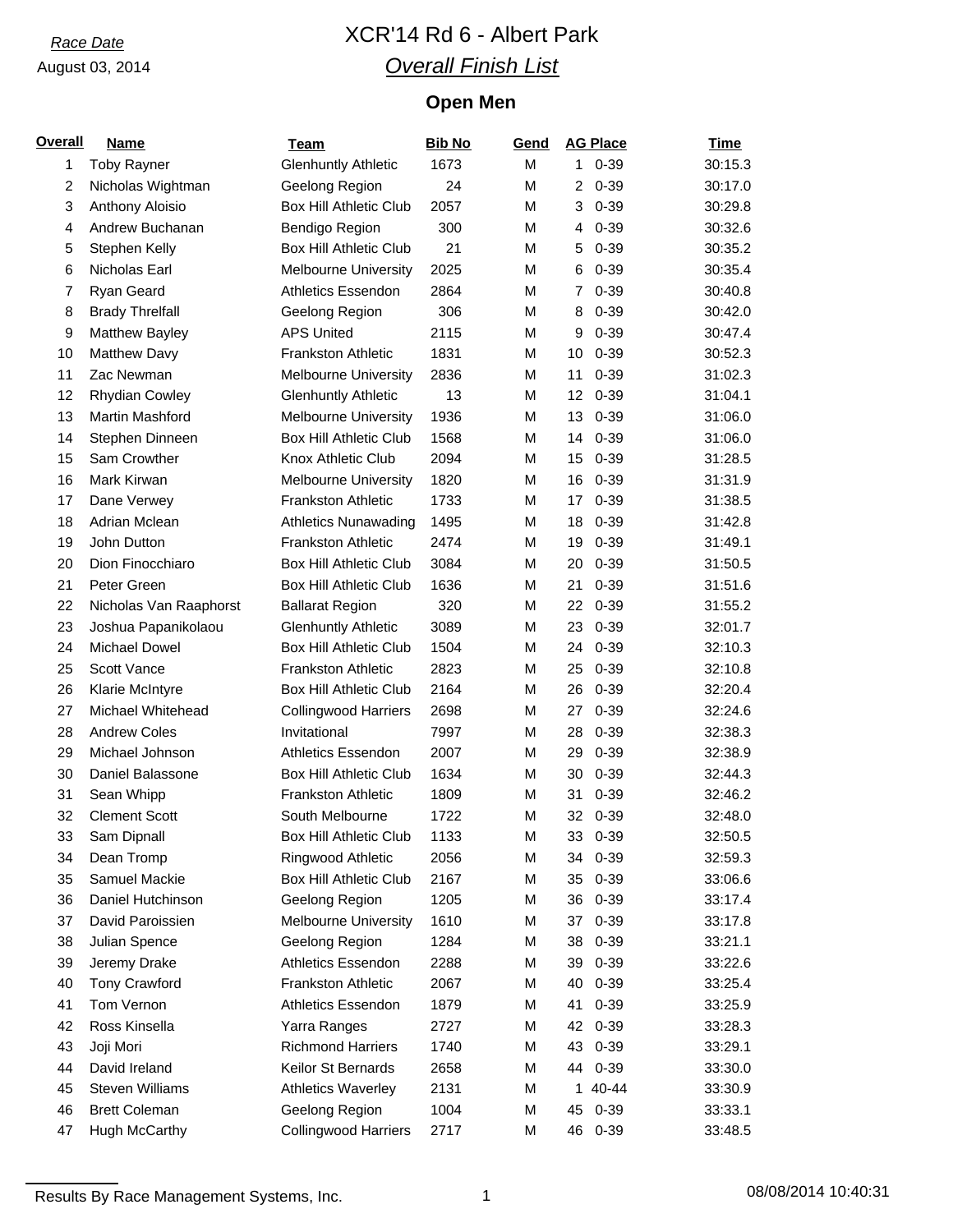# *Race Date* XCR'14 Rd 6 - Albert Park *Overall Finish List*

# **Open Men**

| <b>Overall</b> | <b>Name</b>            | Team                          | <b>Bib No</b> | Gend | <b>AG Place</b> | <b>Time</b> |
|----------------|------------------------|-------------------------------|---------------|------|-----------------|-------------|
| 48             | <b>William Potter</b>  | <b>Box Hill Athletic Club</b> | 1792          | M    | 47 0-39         | 33:50.1     |
| 49             | Julian Kuppler         | <b>Glenhuntly Athletic</b>    | 1173          | M    | 48<br>$0 - 39$  | 33:51.6     |
| 50             | <b>Tristen Haines</b>  | <b>APS United</b>             | 2862          | M    | $0 - 39$<br>49  | 33:52.0     |
| 51             | Andrew Reddie          | Doncaster Athletic            | 3041          | M    | $0 - 39$<br>50  | 33:53.5     |
| 52             | Daniel Barlow          | Williamstown Athletic         | 2229          | M    | 51<br>$0 - 39$  | 33:55.6     |
| 53             | Liam Delany            | <b>Collingwood Harriers</b>   | 1130          | M    | 52<br>$0 - 39$  | 34:01.9     |
| 54             | John Meagher           | <b>Box Hill Athletic Club</b> | 2029          | M    | 1 50-54         | 34:03.1     |
| 55             | Jai Edmonds            | <b>Collingwood Harriers</b>   | 1963          | M    | 53<br>$0 - 39$  | 34:06.8     |
| 56             | <b>Filip Cosic</b>     | <b>Athletics Essendon</b>     | 2839          | M    | 54<br>$0 - 39$  | 34:10.4     |
| 57             | Lachlan Aspinall       | <b>St.Stephens Harriers</b>   | 1986          | M    | $0 - 39$<br>55  | 34:17.7     |
| 58             | Stephen Rennick        | <b>St.Stephens Harriers</b>   | 1788          | M    | 56<br>$0 - 39$  | 34:18.1     |
| 59             | Shaun Green            | <b>Malvern Harriers</b>       | 1461          | M    | 2 40-44         | 34:20.1     |
| 60             | Beau Lang              | <b>Glenhuntly Athletic</b>    | 1775          | M    | 57<br>$0 - 39$  | 34:22.4     |
| 61             | Paul Wilson            | <b>APS United</b>             | 1378          | M    | 1 45-49         | 34:24.6     |
| 62             | Steven Bonfadini       | Mornington Peninsula          | 1364          | M    | $0 - 39$<br>58  | 34:26.5     |
| 63             | Peter Macknamara       | <b>Glenhuntly Athletic</b>    | 2513          | M    | 3 40-44         | 34:27.1     |
| 64             | Frank Ciancio          | <b>Melbourne University</b>   | 1488          | M    | 59<br>$0 - 39$  | 34:27.7     |
| 65             | Andre Waring           | Diamond Valley                | 3069          | M    | $0 - 39$<br>60  | 34:29.2     |
| 66             | Welday Mebrahtu        | <b>Box Hill Athletic Club</b> | 1802          | M    | $0 - 39$<br>61  | 34:30.8     |
| 67             |                        |                               |               | M    | 62<br>$0 - 39$  | 34:32.1     |
|                | <b>Nigel Preston</b>   | <b>Glenhuntly Athletic</b>    | 2097          |      |                 |             |
| 68             | <b>Stephen Paine</b>   | <b>Athletics Waverley</b>     | 1197          | M    | 4 40-44         | 34:33.7     |
| 69             | <b>Trent Wallace</b>   | Mornington Peninsula          | 1271          | M    | $0 - 39$<br>63  | 34:35.0     |
| 70             | Michael Vaughan        | <b>Box Hill Athletic Club</b> | 1546          | M    | $0 - 39$<br>64  | 34:35.3     |
| 71             | Anthony Woodward       | <b>Melbourne University</b>   | 1494          | M    | 5 40-44         | 34:35.8     |
| 72             | Lachlan Connell        | <b>St.Stephens Harriers</b>   | 2465          | M    | 65<br>$0 - 39$  | 34:36.2     |
| 73             | Neil Robertson         | <b>APS United</b>             | 3083          | M    | 66<br>$0 - 39$  | 34:36.5     |
| 74             | Tim Tucey              | <b>Glenhuntly Athletic</b>    | 3090          | M    | $0 - 39$<br>67  | 34:38.3     |
| 75             | David Grigg            | <b>Ballarat Region</b>        | 1328          | M    | $0 - 39$<br>68  | 34:38.4     |
| 76             | <b>Fabian Hitchens</b> | <b>Box Hill Athletic Club</b> | 2700          | M    | $0 - 39$<br>69  | 34:39.0     |
| 77             | <b>Courtney Hicks</b>  | Geelong Region                | 1097          | M    | $0 - 39$<br>70  | 34:40.4     |
| 78             | Simon Hurt             | <b>APS United</b>             | 2674          | M    | $0 - 39$<br>71  | 34:42.4     |
| 79             | Corey Lawson           | South Melbourne               | 1374          | M    | 72 0-39         | 34:44.8     |
| 80             | Erik Ueda              | <b>Melbourne University</b>   | 2054          | M    | 73<br>0-39      | 34:47.8     |
| 81             | John Terry             | Invitational                  | 7167          | M    | $0 - 39$<br>74  | 34:48.5     |
| 82             | Paul Boxshall          | Bendigo Region                | 2986          | M    | $0 - 39$<br>75  | 34:49.2     |
| 83             | Ben Buckingham         | <b>St.Stephens Harriers</b>   | 2119          | M    | $0 - 39$<br>76  | 34:50.7     |
| 84             | Michael Masseni        | <b>Western Athletics</b>      | 1057          | М    | $0 - 39$<br>77  | 34:50.9     |
| 85             | Samuel Quirk           | <b>St.Stephens Harriers</b>   | 1230          | M    | $0 - 39$<br>78  | 34:52.0     |
| 86             | <b>Robert Trott</b>    | Keilor St Bernards            | 1628          | M    | $0 - 39$<br>79  | 34:52.1     |
| 87             | <b>Tait Ovens</b>      | Geelong Region                | 1668          | M    | 80<br>$0 - 39$  | 34:55.1     |
| 88             | Matthew Vernal         | <b>Athletics Nunawading</b>   | 2084          | M    | 6 40-44         | 34:56.2     |
| 89             | Jordan Nelson          | Knox Athletic Club            | 3096          | M    | $0 - 39$<br>81  | 34:57.6     |
| 90             | Malcolm Campbell       | <b>Collingwood Harriers</b>   | 1952          | M    | 7 40-44         | 34:58.7     |
| 91             | Jarrod McMullen        | Geelong Region                | 2387          | M    | 82<br>$0 - 39$  | 35:00.0     |
| 92             | Lachlan Brown          | Keilor St Bernards            | 2555          | M    | 83<br>$0 - 39$  | 35:05.8     |
| 93             | Simon Bowly            | <b>Glenhuntly Athletic</b>    | 1137          | M    | $0 - 39$<br>84  | 35:07.5     |
| 94             | James Atkinson         | <b>Athletics Waverley</b>     | 1218          | M    | 2 45-49         | 35:11.2     |

Results By Race Management Systems, Inc. 2 2 2 08/08/2014 10:40:32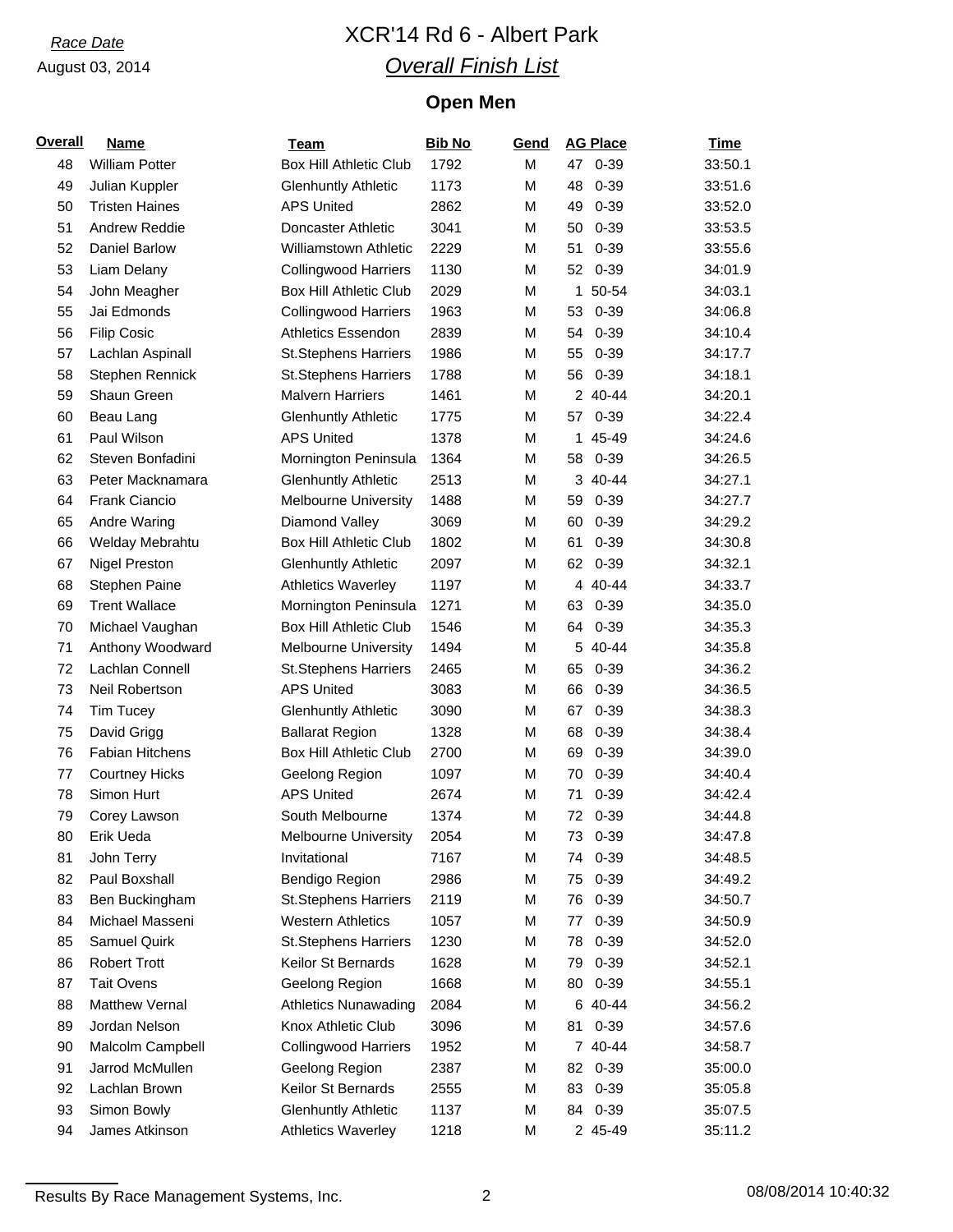# *Race Date* XCR'14 Rd 6 - Albert Park *Overall Finish List*

# **Open Men**

| <b>Overall</b> | <b>Name</b>           | <b>Team</b>                   | <b>Bib No</b> | Gend | <b>AG Place</b> | <b>Time</b> |
|----------------|-----------------------|-------------------------------|---------------|------|-----------------|-------------|
| 95             | <b>Bradley Fuller</b> | Geelong Region                | 1729          | M    | $0 - 39$<br>85  | 35:12.8     |
| 96             | Nathan Down           | Doncaster Athletic            | 2251          | M    | 86<br>$0 - 39$  | 35:14.1     |
| 97             | Thomas White          | Geelong Region                | 3081          | M    | $0 - 39$<br>87  | 35:17.1     |
| 98             | Chris Camilleri       | <b>Western Athletics</b>      | 2271          | M    | 88<br>$0 - 39$  | 35:17.8     |
| 99             | Adam Beckworth        | Geelong Region                | 2850          | M    | $0 - 39$<br>89  | 35:18.5     |
| 100            | Tyson Kingston        | <b>Richmond Harriers</b>      | 1096          | M    | 90<br>$0 - 39$  | 35:19.8     |
| 101            | Joshua De Stefanis    | <b>Box Hill Athletic Club</b> | 2157          | M    | $0 - 39$<br>91  | 35:21.3     |
| 102            | Hamish Beaumont       | <b>Melbourne University</b>   | 1661          | M    | 92<br>$0 - 39$  | 35:25.1     |
| 103            | Thomas Harvey         | <b>Richmond Harriers</b>      | 2403          | M    | $0 - 39$<br>93  | 35:26.0     |
| 104            | Simon Tournier        | <b>Ballarat Region</b>        | 1217          | M    | 94<br>$0 - 39$  | 35:26.1     |
| 105            | Cadeyrn Douglas       | <b>Collingwood Harriers</b>   | 2545          | M    | 95<br>$0 - 39$  | 35:26.6     |
| 106            | Luke Peel             | Invitational                  | 7963          | M    | 96<br>$0 - 39$  | 35:27.9     |
| 107            | <b>Cory Prout</b>     | <b>Ballarat Region</b>        | 2515          | M    | $0 - 39$<br>97  | 35:28.4     |
| 108            | <b>Kay Bretz</b>      | South Melbourne               | 1075          | M    | 98<br>$0 - 39$  | 35:29.0     |
| 109            | Luke Goodman          | <b>APS United</b>             | 2136          | M    | 3 45-49         | 35:29.4     |
| 110            | Scott Bayley          | Invitational                  | 7947          | M    | 8 40-44         | 35:29.5     |
| 111            | Brian O'Donoghue      | <b>Melbourne University</b>   | 1604          | M    | 99<br>$0 - 39$  | 35:30.1     |
| 112            | Jamie Cook            | <b>Glenhuntly Athletic</b>    | 1246          | M    | 100<br>$0 - 39$ | 35:30.8     |
| 113            | <b>Steven Quirk</b>   | Victorian Masters             | 495           | M    | 2 50-54         | 35:32.9     |
| 114            | Mark Stodden          | Invitational                  | 8002          | M    | 101<br>$0 - 39$ | 35:33.1     |
| 115            | Alistair Ham          | <b>Ballarat Region</b>        | 2476          | M    | 3 50-54         | 35:34.0     |
| 116            | Jeffrey Jones         | <b>Athletics Essendon</b>     | 1519          | M    | 40-44<br>9      | 35:35.6     |
| 117            | Daniel Mitchell       | <b>St.Stephens Harriers</b>   | 1900          | M    | 102<br>$0 - 39$ | 35:36.8     |
| 118            | Paul Strangio         | <b>Glenhuntly Athletic</b>    | 1277          | M    | 4 50-54         | 35:37.1     |
| 119            | Denis Brown           | Invitational                  | 7949          | M    | 5 50-54         | 35:37.8     |
| 120            | Cameron Menadue       | <b>Western Athletics</b>      | 1735          | M    | 103<br>$0 - 39$ | 35:39.4     |
| 121            | <b>Trent Collins</b>  | <b>Box Hill Athletic Club</b> | 2563          | M    | 104<br>$0 - 39$ | 35:43.0     |
| 122            | Damien Bertram        | <b>Malvern Harriers</b>       | 1329          | M    | 105<br>$0 - 39$ | 35:46.7     |
| 123            | Matt Sullivan         | Invitational                  | 1325          | M    | 106<br>$0 - 39$ | 35:49.9     |
| 124            | Marcus Boxall         | <b>Malvern Harriers</b>       | 1175          | M    | 107<br>$0 - 39$ | 35:52.1     |
| 125            | Paul Burge            | <b>Ballarat Region</b>        | 1526          | M    | 10 40-44        | 35:53.7     |
| 126            | David Mellings        | <b>Athletics Nunawading</b>   | 1046          | M    | 4 45-49         | 35:54.2     |
| 127            | Ben Howe              | <b>Glenhuntly Athletic</b>    | 1172          | M    | 108<br>0-39     | 35:54.8     |
| 128            | lan Cayzer            | South Melbourne               | 2811          | M    | 109<br>$0 - 39$ | 35:56.0     |
| 129            | Steven Russell        | Melbourne University          | 2473          | M    | 110<br>$0 - 39$ | 35:57.1     |
| 130            | Ian Cornthwaite       | <b>Traralgon Harriers</b>     | 522           | M    | 6 50-54         | 35:59.1     |
| 131            | David McDonald        | <b>Melbourne University</b>   | 1223          | M    | $0 - 39$<br>111 | 35:59.6     |
| 132            | Matthew Zonneveldt    | <b>Athletics Waverley</b>     | 2667          | M    | 112<br>$0 - 39$ | 35:59.8     |
| 133            | William Jenkins       | South Melbourne               | 1248          | M    | 113 0-39        | 36:00.0     |
| 134            | Paul Munro            | Melbourne University          | 2662          | M    | 114 0-39        | 36:01.8     |
| 135            | Danny Hawksworth      | <b>Athletics Essendon</b>     | 1949          | M    | 115<br>$0 - 39$ | 36:02.0     |
| 136            | Anthony George        | <b>Athletics Waverley</b>     | 2289          | M    | 7 50-54         | 36:04.0     |
| 137            | <b>Peter Cowell</b>   | Victorian Masters             | 490           | M    | 8 50-54         | 36:04.9     |
| 138            | Ewen Vowels           | <b>Athletics Waverley</b>     | 2505          | M    | 116<br>$0 - 39$ | 36:05.7     |
| 139            | David Velten          | Mentone Athletic Club         | 456           | M    | 11 40-44        | 36:06.9     |
| 140            | Campbell Mclennan     | Doncaster Athletic            | 454           | M    | 12 40-44        | 36:11.6     |
| 141            | Shane Bishop          | Mornington Peninsula          | 1213          | M    | 117 0-39        | 36:13.2     |
|                |                       |                               |               |      |                 |             |

Results By Race Management Systems, Inc. 3 3 08/08/2014 10:40:32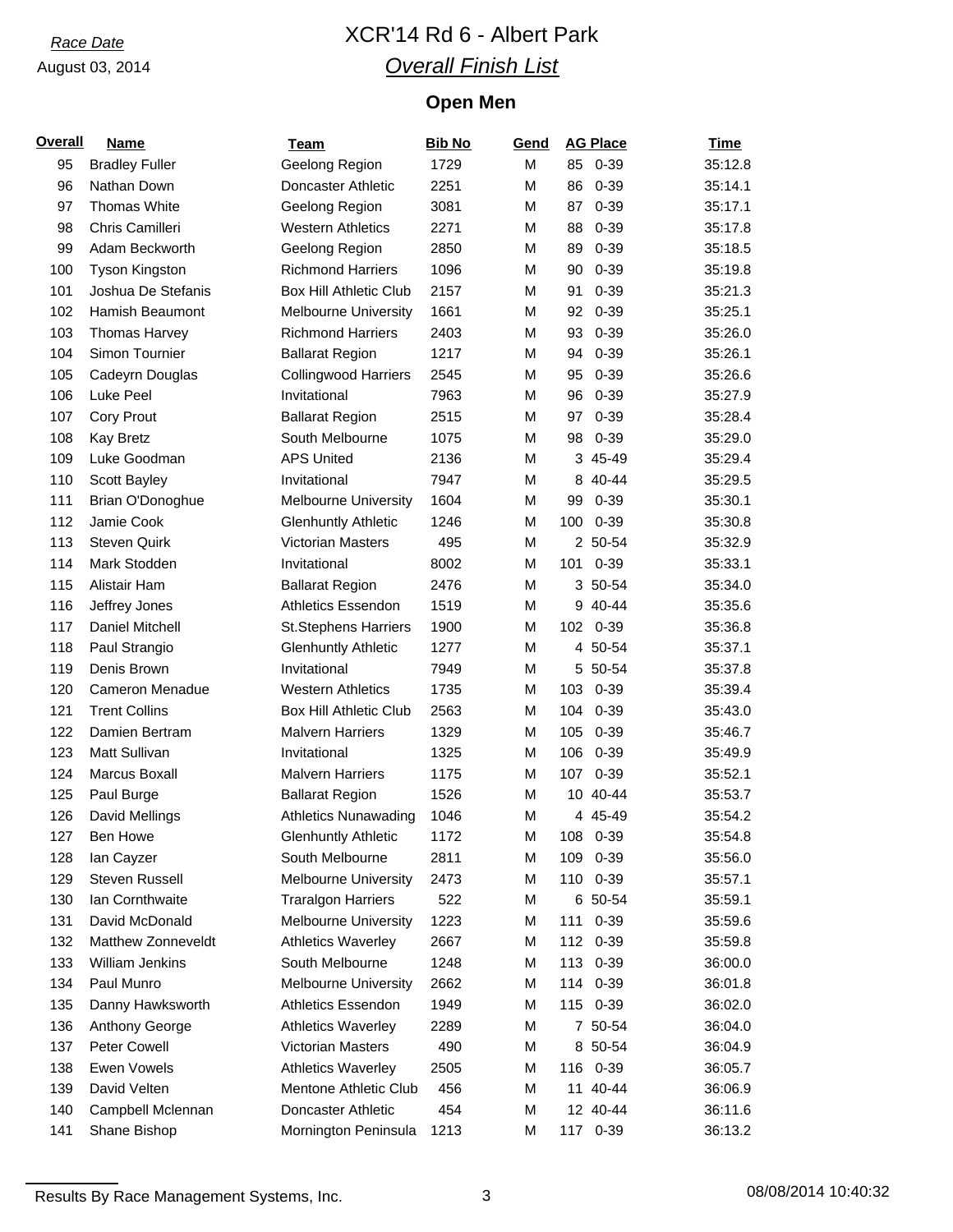# *Race Date* XCR'14 Rd 6 - Albert Park *Overall Finish List*

# **Open Men**

| <b>Overall</b> | <b>Name</b>                      | Team                          | <b>Bib No</b> | Gend |     | <b>AG Place</b> | <b>Time</b> |
|----------------|----------------------------------|-------------------------------|---------------|------|-----|-----------------|-------------|
| 142            | Justin Wilson                    | <b>APS United</b>             | 2908          | M    |     | 5 45-49         | 36:14.6     |
| 143            | Alan Vernal                      | <b>Athletics Nunawading</b>   | 1524          | M    |     | 118 0-39        | 36:15.5     |
| 144            | Glenn Carroll                    | <b>Athletics Waverley</b>     | 2503          | M    | 119 | $0 - 39$        | 36:16.1     |
| 145            | <b>Timothy Fletcher</b>          | <b>Athletics Nunawading</b>   | 1834          | M    | 120 | $0 - 39$        | 36:17.2     |
| 146            | Aaron Murphy                     | South Melbourne               | 1128          | M    | 121 | $0 - 39$        | 36:18.7     |
| 147            | <b>Barry Loveday</b>             | <b>Coburg Harriers</b>        | 1993          | M    | 122 | $0 - 39$        | 36:22.2     |
| 148            | Daniel McConnell                 | Invitational                  | 7956          | M    | 123 | $0 - 39$        | 36:26.1     |
| 149            | Gordon Muir                      | Invitational                  | 8000          | M    |     | 13 40-44        | 36:26.7     |
| 150            | <b>Travis Tremayne</b>           | <b>APS United</b>             | 2085          | M    |     | 14 40-44        | 36:28.7     |
| 151            | <b>Phillip Bowes</b>             | South Melbourne               | 1090          | M    |     | 1 55-59         | 36:30.1     |
| 152            | Michael Low                      | Geelong Region                | 1695          | M    | 124 | $0 - 39$        | 36:31.6     |
| 153            | Danny Cohen                      | <b>Richmond Harriers</b>      | 1036          | M    | 125 | $0 - 39$        | 36:33.0     |
| 154            | Neil Sampson                     | <b>Melbourne University</b>   | 2070          | M    | 126 | $0 - 39$        | 36:33.8     |
| 155            | Han Quach                        | <b>Glenhuntly Athletic</b>    | 1664          | M    | 127 | $0 - 39$        | 36:35.2     |
| 156            | Shane Draper                     | <b>Victorian Masters</b>      | 1686          | M    |     | 15 40-44        | 36:35.5     |
| 157            | <b>Robert Schwerkolt</b>         | <b>APS United</b>             | 1977          | M    |     | 6 45-49         | 36:37.9     |
| 158            | <b>Gerard Robb</b>               | South Melbourne               | 51            | M    | 128 | $0 - 39$        | 36:38.8     |
| 159            | <b>Andrew Hester</b>             | <b>Box Hill Athletic Club</b> | 2672          | M    | 129 | $0 - 39$        | 36:40.2     |
| 160            | Dion Perry                       | Mornington Peninsula          | 1042          | M    | 130 | $0 - 39$        | 36:42.6     |
| 161            | William Grbic                    | South Melbourne               | 1102          | M    | 131 | $0 - 39$        | 36:42.8     |
| 162            | <b>Bradley Serry</b>             | Invitational                  | 1285          | M    | 132 | $0 - 39$        | 36:45.3     |
| 163            | <b>Ashley Bennett</b>            | Invitational                  | 7972          | M    |     | 133 0-39        | 36:45.4     |
| 164            | Steve McDonald                   | Invitational                  | 7957          | M    |     | 16 40-44        | 36:47.6     |
| 165            | Antonio Giuliani                 | <b>Athletics Essendon</b>     | 2142          | M    |     | 17 40-44        | 36:47.7     |
| 166            | <b>Andrew Edwards</b>            | <b>APS United</b>             | 2203          | M    |     | 9 50-54         | 36:48.9     |
| 167            | Andrew Selby Smith               | <b>Melbourne University</b>   | 1492          | M    |     | 134 0-39        | 36:50.1     |
| 168            | <b>Christopher Harvey</b>        | <b>Malvern Harriers</b>       | 1237          | M    |     | 10 50-54        | 36:51.4     |
|                |                                  | <b>Malvern Harriers</b>       | 1330          | M    |     | 18 40-44        | 36:51.9     |
| 169<br>170     | Anthony Gray<br>Alexander McLeod | <b>Collingwood Harriers</b>   | 2212          | M    | 135 | $0 - 39$        | 36:53.4     |
|                |                                  | Mentone Athletic Club         |               |      |     |                 |             |
| 171            | Andrew Johnson                   |                               | 1407          | M    | 136 | $0 - 39$        | 36:55.0     |
| 172            | Aidan Rich                       | Invitational                  | 7966          | M    | 137 | $0 - 39$        | 36:55.5     |
| 173            | Rohan Day                        | Mornington Peninsula          | 1200          | M    |     | 19 40-44        | 37:01.2     |
| 174            | Jacob Gifty                      | South Melbourne               | 1343          | М    |     | 138 0-39        | 37:02.4     |
| 175            | Alan Smyth                       | South Melbourne               | 1296          | М    | 139 | $0 - 39$        | 37:03.7     |
| 176            | Mark Clarence                    | Knox Athletic Club            | 2400          | M    |     | 7 45-49         | 37:04.3     |
| 177            | <b>Peter Curtis</b>              | <b>APS United</b>             | 2171          | М    |     | 8 45-49         | 37:06.4     |
| 178            | <b>Adam Saunders</b>             | <b>Collingwood Harriers</b>   | 1154          | M    |     | 20 40-44        | 37:07.2     |
| 179            | Martin Spiteri                   | <b>Athletics Waverley</b>     | 1435          | М    |     | 21 40-44        | 37:07.5     |
| 180            | Mikael Waltersson                | South Melbourne               | 1116          | M    | 140 | $0 - 39$        | 37:09.9     |
| 181            | Jonathon Little                  | <b>Richmond Harriers</b>      | 2377          | М    | 141 | $0 - 39$        | 37:11.5     |
| 182            | Tim Hui                          | <b>Melbourne University</b>   | 1489          | M    |     | 142 0-39        | 37:12.4     |
| 183            | Mark Deslandes                   | <b>Athletics Nunawading</b>   | 1044          | M    | 143 | $0 - 39$        | 37:14.6     |
| 184            | Danny Reddan                     | Invitational                  | 7965          | M    | 144 | $0 - 39$        | 37:17.6     |
| 185            | David Lawson                     | <b>Richmond Harriers</b>      | 2883          | M    |     | 9 45-49         | 37:18.0     |
| 186            | Mike Rennie                      | Knox Athletic Club            | 2718          | М    |     | 145 0-39        | 37:20.0     |
| 187            | <b>Anthony Hally</b>             | <b>Collingwood Harriers</b>   | 1548          | М    |     | 22 40-44        | 37:26.3     |
| 188            | Leo Enter                        | <b>Glenhuntly Athletic</b>    | 2215          | M    |     | 146 0-39        | 37:27.6     |

Results By Race Management Systems, Inc. 4 68/08/2014 10:40:33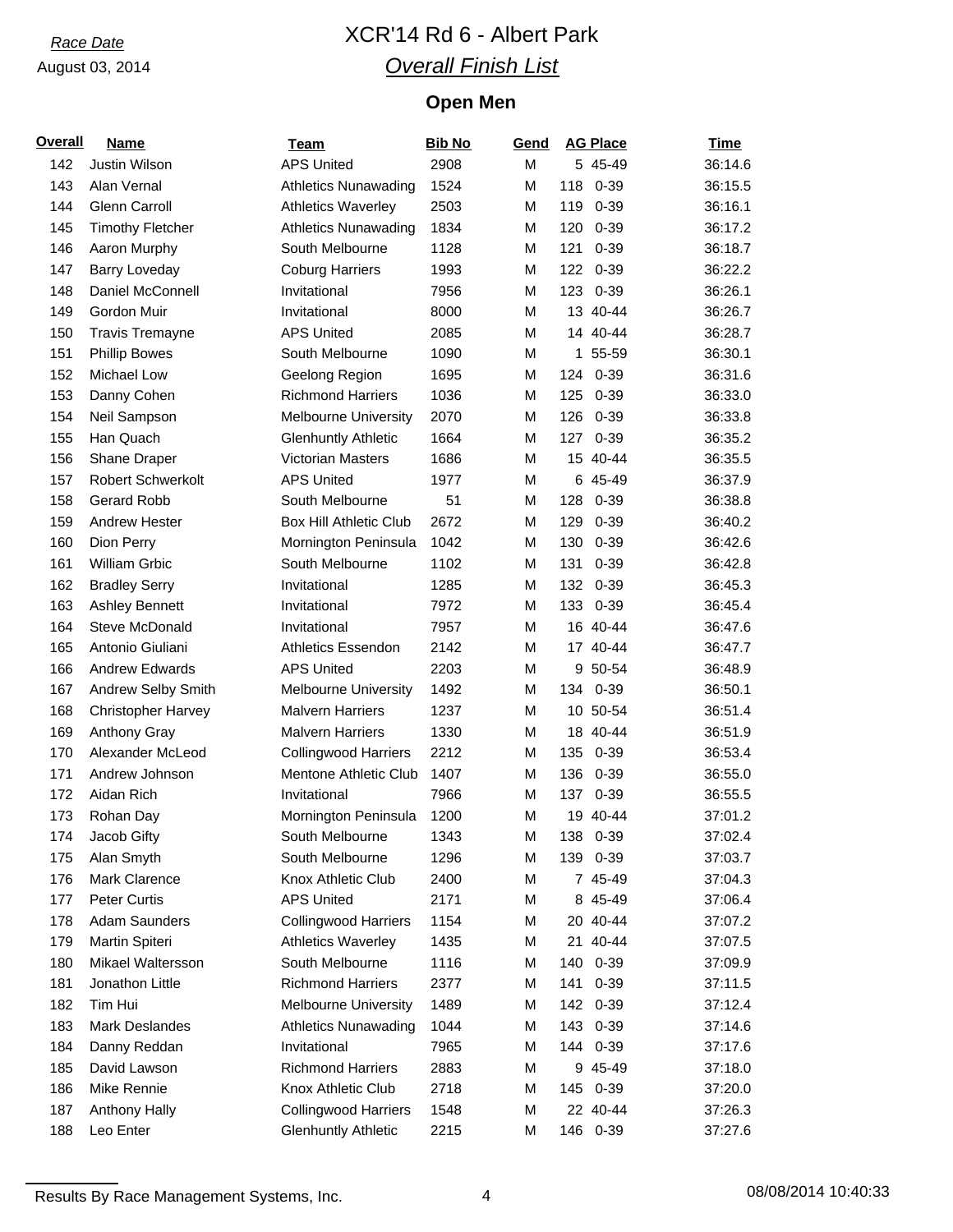# *Race Date* XCR'14 Rd 6 - Albert Park *Overall Finish List*

# **Open Men**

| <b>Overall</b> | <b>Name</b>              | Team                          | <b>Bib No</b> | Gend |     | <b>AG Place</b> | <b>Time</b> |
|----------------|--------------------------|-------------------------------|---------------|------|-----|-----------------|-------------|
| 189            | Lachlan Hegarty          | <b>Melbourne University</b>   | 2306          | М    |     | 147 0-39        | 37:27.7     |
| 190            | <b>Matthew Larkin</b>    | <b>Glenhuntly Athletic</b>    | 1734          | M    |     | 148 0-39        | 37:28.2     |
| 191            | Aaron Little             | <b>APS United</b>             | 2339          | М    | 149 | $0 - 39$        | 37:29.1     |
| 192            | Glenn Goodman            | <b>Athletics Waverley</b>     | 2857          | M    |     | 11 50-54        | 37:29.6     |
| 193            | <b>Tristan Harradine</b> | Doncaster Athletic            | 2419          | M    | 150 | 0-39            | 37:33.7     |
| 194            | Brock Hogan              | Knox Athletic Club            | 2359          | M    | 151 | $0 - 39$        | 37:35.4     |
| 195            | Aaron Dodd               | Invitational                  | 6773          | M    |     | 152 0-39        | 37:36.7     |
| 196            | Michael Clarke           | Yarra Ranges                  | 1830          | M    |     | 153 0-39        | 37:38.1     |
| 197            | Leonardo Arantes         | <b>Collingwood Harriers</b>   | 2317          | M    |     | 154 0-39        | 37:40.5     |
| 198            | Andrew Ross              | <b>Glenhuntly Athletic</b>    | 1142          | M    |     | 12 50-54        | 37:42.5     |
| 199            | Mark Gorski              | <b>Ballarat Region</b>        | 1420          | M    |     | 155 0-39        | 37:47.1     |
| 200            | Matthew Wynne            | <b>Glenhuntly Athletic</b>    | 1799          | M    |     | 156 0-39        | 37:52.3     |
| 201            | Tony Langelaan           | <b>Box Hill Athletic Club</b> | 1017          | M    |     | 10 45-49        | 37:53.5     |
| 202            | Craig Cassidy            | Diamond Valley                | 2333          | M    | 157 | $0 - 39$        | 37:55.1     |
| 203            | <b>Grant Hornsby</b>     | Diamond Valley                | 2329          | M    | 158 | $0 - 39$        | 37:56.2     |
| 204            | Alexander Tyrrell        | <b>Western Athletics</b>      | 1514          | M    | 159 | $0 - 39$        | 37:58.4     |
| 205            | <b>Stuart Cox</b>        | Mentone Athletic Club         | 1569          | M    | 160 | $0 - 39$        | 37:59.1     |
| 206            | <b>Howard Sharp</b>      | South Melbourne               | 1671          | M    | 161 | $0 - 39$        | 37:59.5     |
| 207            | Domenic Michienzi        | Keilor St Bernards            | 1357          | M    |     | 23 40-44        | 38:01.7     |
| 208            | Peter Gaffney            | Keilor St Bernards            | 1570          | M    |     | 2 55-59         | 38:02.6     |
| 209            | chun hin ngan            | Invitational                  | 7962          | M    |     | 162 0-39        | 38:03.8     |
| 210            | Norval Hope              | <b>Collingwood Harriers</b>   | 3067          | M    |     | 11 45-49        | 38:06.4     |
| 211            | Antony Van Eeten         | <b>APS United</b>             | 2014          | M    |     | 163 0-39        | 38:08.0     |
| 212            | Michael Manongdo         | South Melbourne               | 1349          | M    |     | 164 0-39        | 38:08.6     |
| 213            | Justin Fisher            | Invitational                  | 7177          | M    | 165 | $0 - 39$        | 38:11.2     |
| 214            | Damien Bruneau           | <b>Athletics Essendon</b>     | 2620          | M    | 166 | $0 - 39$        | 38:12.8     |
| 215            | Thai Phan                | <b>Collingwood Harriers</b>   | 1964          | M    | 167 | $0 - 39$        | 38:12.9     |
| 216            | Shane Marshall           | <b>Collingwood Harriers</b>   | 1131          | M    | 168 | $0 - 39$        | 38:13.5     |
| 217            | Andrew Bell              | Geelong Region                | 1114          | M    |     | 12 45-49        | 38:16.1     |
| 218            | <b>Timothy Thomas</b>    | <b>Melbourne University</b>   | 1614          | M    |     | 13 45-49        | 38:21.4     |
| 219            | Matthew Gibney           | <b>Ballarat Region</b>        | 1560          | M    |     | 13 50-54        | 38:22.3     |
| 220            | Richard Clavarino        | Invitational                  | 7971          | M    |     | 169 0-39        | 38:24.1     |
| 221            | Jason Mahon              | <b>Athletics Nunawading</b>   | 2486          | М    |     | 24 40-44        | 38:24.9     |
| 222            | Allan Cook               | <b>Western Athletics</b>      | 474           | М    |     | 14 50-54        | 38:26.1     |
| 223            | Eran Lande               | South Melbourne               | 1124          | М    |     | 170 0-39        | 38:26.3     |
| 224            | Vladimir Zubko           | <b>Western Athletics</b>      | 3063          | М    | 171 | $0 - 39$        | 38:27.4     |
| 225            | Anthony Kendall          | <b>Coburg Harriers</b>        | 1553          | М    |     | 172 0-39        | 38:28.2     |
| 226            | <b>Ryan Twist</b>        | Invitational                  | 7169          | М    |     | 173 0-39        | 38:30.7     |
| 227            | Darrel Cross             | <b>Traralgon Harriers</b>     | 2381          | М    |     | 14 45-49        | 38:31.0     |
| 228            | <b>Michael Silvester</b> | South Melbourne               | 1113          | М    |     | 25 40-44        | 38:31.0     |
| 229            | James Folvig             | Mornington Peninsula          | 2340          | Μ    |     | 174 0-39        | 38:32.9     |
| 230            | George Dyer              | Knox Athletic Club            | 2328          | М    |     | 15 45-49        | 38:33.8     |
| 231            | Dino Imbriano            | <b>APS United</b>             | 1419          | М    |     | 175 0-39        | 38:33.8     |
| 232            | Paul Rothin              | Invitational                  | 7969          | М    |     | 26 40-44        | 38:34.4     |
| 233            | Douglas Lee              | <b>APS United</b>             | 1452          | Μ    |     | 3 55-59         | 38:35.0     |
| 234            | Shane Fielding           | <b>Athletics Waverley</b>     | 1778          | Μ    |     | 16 45-49        | 38:35.7     |
| 235            | Paul Broussard           | Invitational                  | 7970          | М    |     | 176 0-39        | 38:35.7     |
|                |                          |                               |               |      |     |                 |             |

Results By Race Management Systems, Inc. 6 08/08/2014 10:40:33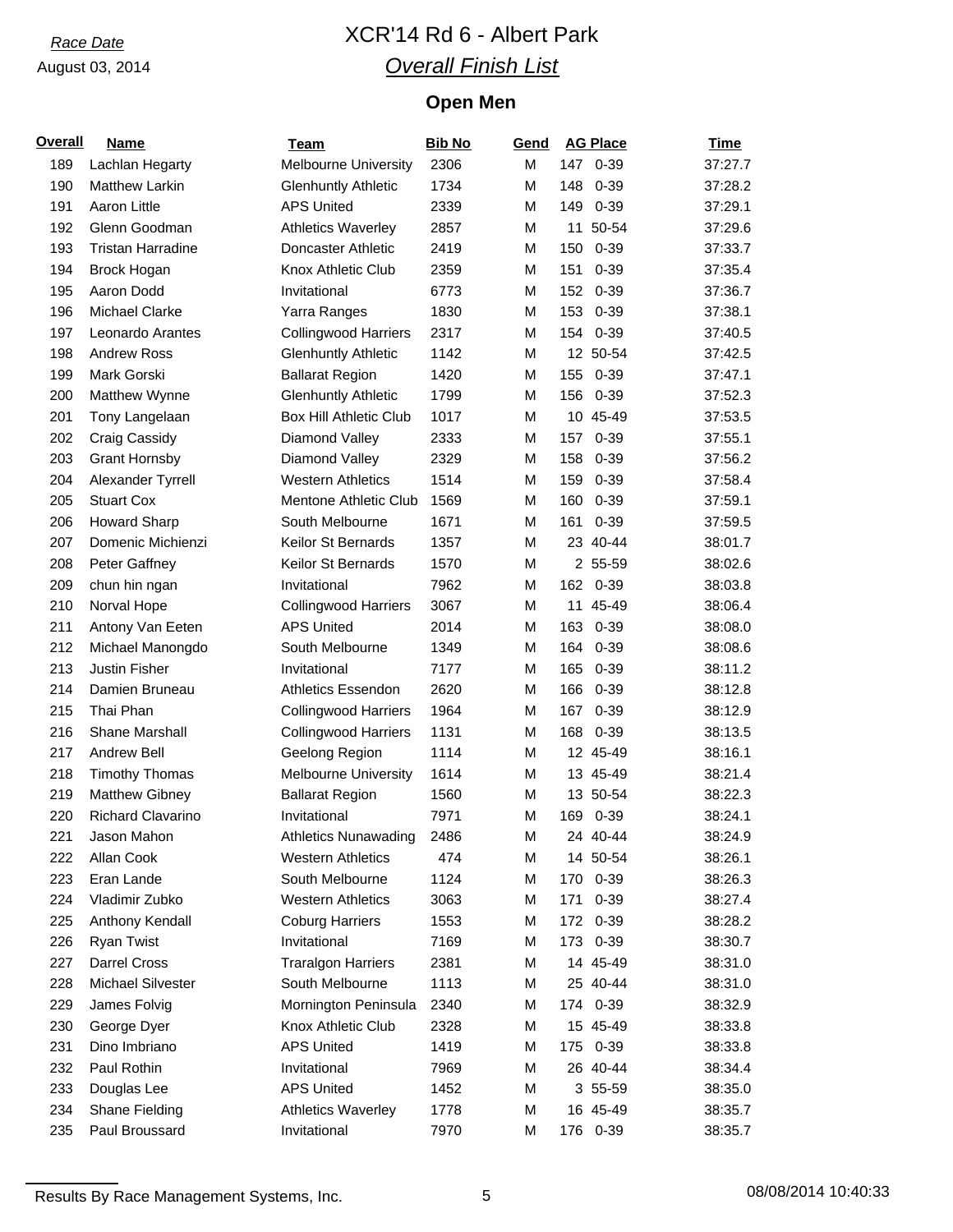# *Race Date* XCR'14 Rd 6 - Albert Park *Overall Finish List*

# **Open Men**

| <b>Overall</b> | <b>Name</b>              | Team                          | <b>Bib No</b> | Gend |     | <b>AG Place</b> | <b>Time</b> |
|----------------|--------------------------|-------------------------------|---------------|------|-----|-----------------|-------------|
| 236            | <b>Stuart Evans</b>      | <b>Collingwood Harriers</b>   | 1967          | M    |     | 177 0-39        | 38:36.2     |
| 237            | Lachlan Wakeling         | Invitational                  | 7170          | M    | 178 | $0 - 39$        | 38:36.9     |
| 238            | <b>Matthew Irons</b>     | <b>Melbourne University</b>   | 1603          | M    | 179 | $0 - 39$        | 38:39.4     |
| 239            | <b>Martin Murray</b>     | Diamond Valley                | 2163          | M    |     | 15 50-54        | 38:41.9     |
| 240            | <b>Terry Pearce</b>      | <b>Williamstown Athletic</b>  | 1600          | M    |     | 4 55-59         | 38:44.7     |
| 241            | Darren Morris            | <b>Collingwood Harriers</b>   | 1780          | M    | 180 | $0 - 39$        | 38:45.5     |
| 242            | <b>Peter Stefanos</b>    | <b>Box Hill Athletic Club</b> | 1176          | M    |     | 17 45-49        | 38:46.5     |
| 243            | Michael McNamara         | <b>Malvern Harriers</b>       | 1238          | M    |     | 27 40-44        | 38:48.5     |
| 244            | <b>Stuart Walpole</b>    | Doncaster Athletic            | 1898          | M    | 181 | $0 - 39$        | 38:50.5     |
| 245            | <b>Eric Pritchard</b>    | <b>Coburg Harriers</b>        | 1554          | M    |     | 182 0-39        | 38:54.0     |
| 246            | lan Dent                 | Mentone Athletic Club         | 2064          | M    |     | 16 50-54        | 38:56.5     |
| 247            | Dale Nardella            | <b>Collingwood Harriers</b>   | 2652          | M    | 183 | $0 - 39$        | 38:58.1     |
| 248            | Victor Cook              | <b>Glenhuntly Athletic</b>    | 1502          | M    |     | 17 50-54        | 38:59.6     |
| 249            | <b>Tim Menting</b>       | <b>Collingwood Harriers</b>   | 1403          | M    | 184 | $0 - 39$        | 39:03.4     |
| 250            | Paul Wallace             | <b>Collingwood Harriers</b>   | 2838          | M    | 185 | $0 - 39$        | 39:03.9     |
| 251            | Simon Austen             | <b>Richmond Harriers</b>      | 1322          | M    | 186 | $0 - 39$        | 39:05.5     |
| 252            | Gerard Brown             | Keilor St Bernards            | 2845          | M    |     | 18 50-54        | 39:05.6     |
| 253            | <b>Paul Roberts</b>      | Invitational                  | 7967          | M    |     | 18 45-49        | 39:06.7     |
| 254            | <b>Nick Saunders</b>     | Diamond Valley                | 1506          | M    |     | 28 40-44        | 39:07.2     |
| 255            | <b>Roland Soderstrom</b> | <b>Glenhuntly Athletic</b>    | 1144          | M    |     | 19 50-54        | 39:07.5     |
| 256            | Nick O'Halloran          | <b>APS United</b>             | 3059          | M    | 187 | $0 - 39$        | 39:10.1     |
| 257            | Mark Purvis              | <b>APS United</b>             | 1980          | M    |     | 5 55-59         | 39:10.9     |
| 258            | Daniel Sneyders          | <b>Western Athletics</b>      | 2143          | M    | 188 | $0 - 39$        | 39:12.7     |
| 259            | Dan Halliday             | <b>Malvern Harriers</b>       | 1236          | M    |     | 29 40-44        | 39:13.2     |
| 260            | Dion Houtman             | <b>Melbourne University</b>   | 1222          | M    | 189 | $0 - 39$        | 39:14.0     |
| 261            | Luke Toomey              | Knox Athletic Club            | 1765          | M    | 190 | $0 - 39$        | 39:14.1     |
| 262            | Luke Frazzetto           | <b>St.Stephens Harriers</b>   | 1103          | M    | 191 | $0 - 39$        | 39:16.2     |
| 263            | Andrew Blake             | <b>Glenhuntly Athletic</b>    | 1387          | M    | 192 | $0 - 39$        | 39:17.5     |
| 264            | <b>Christian West</b>    | Diamond Valley                | 2477          | M    |     | 19 45-49        | 39:19.9     |
| 265            | David Seeds              | Yarra Ranges                  | 2053          | M    |     | 20 50-54        | 39:20.2     |
| 266            | Shane Davin              | <b>Glenhuntly Athletic</b>    | 1273          | M    | 193 | $0 - 39$        | 39:20.2     |
| 267            | Nick Boustead            | <b>Collingwood Harriers</b>   | 1965          | M    |     | 194 0-39        | 39:21.2     |
| 268            | Martin Duchovny          | Invitational                  | 6719          | M    | 195 | 0-39            | 39:21.5     |
| 269            | <b>Trevor Mccann</b>     | <b>Mentone Athletic Club</b>  | 2866          | M    |     | 20 45-49        | 39:31.5     |
| 270            | Jack Kidgell             | Diamond Valley                | 1923          | M    | 196 | $0 - 39$        | 39:31.5     |
| 271            | Michael Papp             | <b>Athletics Nunawading</b>   | 1496          | M    |     | 197 0-39        | 39:37.1     |
| 272            | David Abfalter           | Keilor St Bernards            | 1390          | M    |     | 21 45-49        | 39:37.9     |
| 273            | Michael Ryan             | <b>Glenhuntly Athletic</b>    | 1373          | M    | 21  | 50-54           | 39:39.2     |
| 274            | Mark Hayes               | South Melbourne               | 1317          | M    | 198 | $0 - 39$        | 39:39.3     |
| 275            | <b>Vincent Duffy</b>     | <b>Ballarat Region</b>        | 1211          | M    |     | 6 55-59         | 39:41.5     |
| 276            | Paul Shortis             | <b>Melbourne University</b>   | 1613          | M    | 199 | $0 - 39$        | 39:43.1     |
| 277            | David Rowell             | <b>Frankston Athletic</b>     | 1808          | M    | 200 | $0 - 39$        | 39:43.4     |
| 278            | Frank Bertei             | <b>Athletics Nunawading</b>   | 2373          | M    |     | 22 45-49        | 39:44.1     |
| 279            | <b>Greg Semmler</b>      | <b>Traralgon Harriers</b>     | 2242          | M    | 201 | $0 - 39$        | 39:44.8     |
| 280            | Warren McVean            | Invitational                  | 7958          | M    |     | 23 45-49        | 39:45.0     |
| 281            | Adam Knowles             | <b>Western Athletics</b>      | 1185          | M    |     |                 |             |
|                |                          |                               |               |      |     | 202 0-39        | 39:49.3     |
| 282            | Peter Keighery           | Keilor St Bernards            | 1624          | M    |     | 24 45-49        | 39:49.6     |

Results By Race Management Systems, Inc. 6 08/08/2014 10:40:33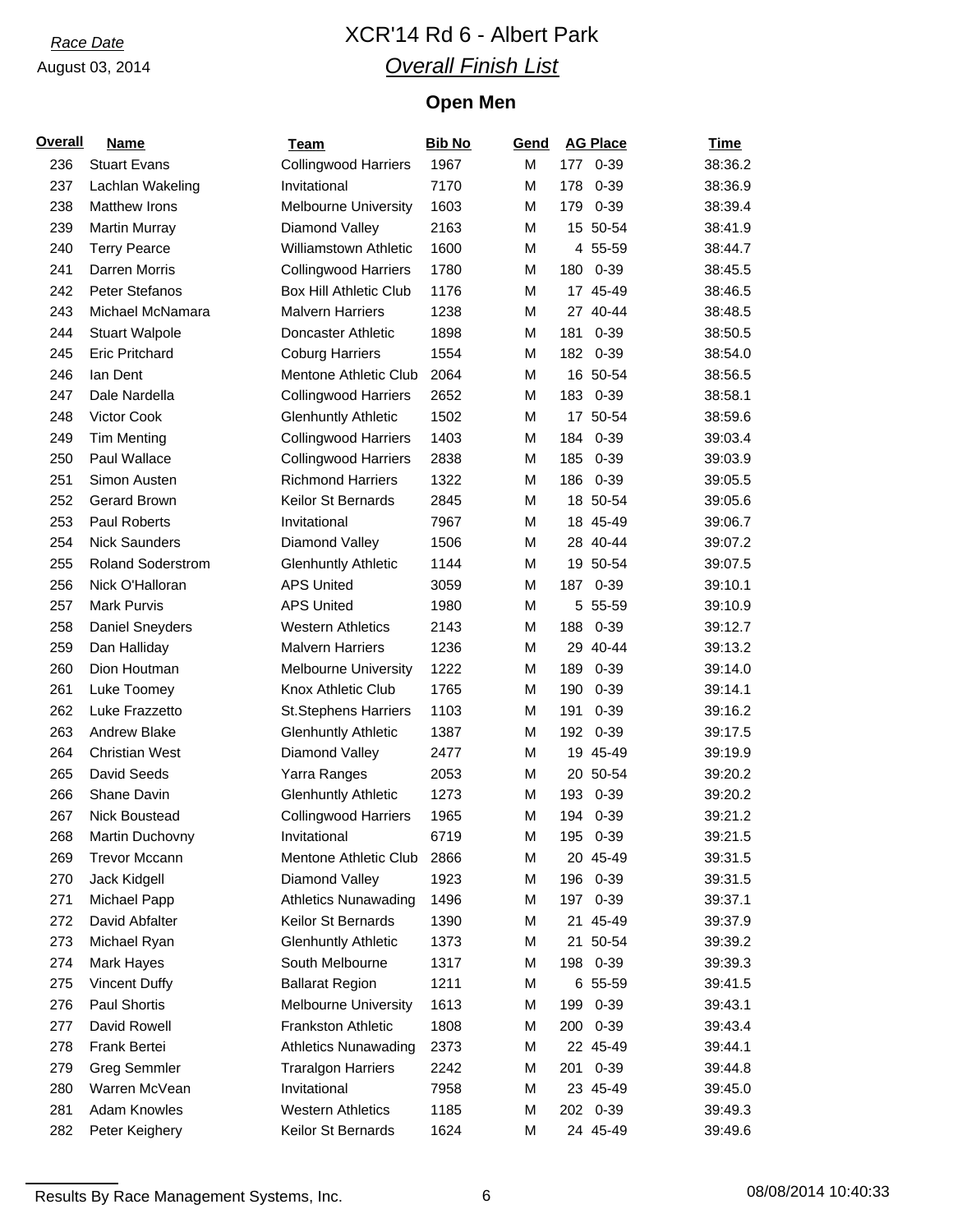# *Race Date* XCR'14 Rd 6 - Albert Park *Overall Finish List*

# **Open Men**

| <b>Overall</b> | <b>Name</b>            | <b>Team</b>                   | <b>Bib No</b> | Gend |     | <b>AG Place</b> | <b>Time</b> |
|----------------|------------------------|-------------------------------|---------------|------|-----|-----------------|-------------|
| 283            | Kieran Leonard         | <b>Williamstown Athletic</b>  | 2043          | M    |     | 203 0-39        | 39:50.2     |
| 284            | Malcolm Wellington     | Athletics Essendon            | 1134          | M    |     | 22 50-54        | 39:51.0     |
| 285            | Rohan Simkin           | <b>Glenhuntly Athletic</b>    | 2433          | M    | 204 | $0 - 39$        | 39:51.4     |
| 286            | Graeme Olden           | <b>Box Hill Athletic Club</b> | 1149          | M    |     | 25 45-49        | 39:54.2     |
| 287            | <b>Julian Harris</b>   | <b>Collingwood Harriers</b>   | 2041          | M    |     | 205 0-39        | 39:54.3     |
| 288            | Tony Brain             | <b>Melbourne University</b>   | 1617          | M    |     | 26 45-49        | 39:57.3     |
| 289            | <b>Tony Ronald</b>     | Invitational                  | 7968          | M    | 206 | $0 - 39$        | 39:58.1     |
| 290            | Michael Camilleri      | <b>Victorian Masters</b>      | 1101          | M    |     | 30 40-44        | 39:58.9     |
| 291            | <b>Steven Williams</b> | <b>Malvern Harriers</b>       | 1239          | M    |     | 23 50-54        | 40:01.2     |
| 292            | Scott McGill           | Mornington Peninsula          | 1906          | M    |     | 24 50-54        | 40:01.2     |
| 293            | John Kondogonis        | Keilor St Bernards            | 1660          | M    |     | 25 50-54        | 40:05.1     |
| 294            | Michael Harvey         | <b>Athletics Waverley</b>     | 1618          | M    |     | 26 50-54        | 40:06.1     |
| 295            | Michael Wheatley       | Mornington Peninsula          | 1033          | M    |     | 27 45-49        | 40:06.5     |
| 296            | <b>Benjamin Bailey</b> | Casey Cardinia                | 305           | M    | 207 | $0 - 39$        | 40:12.7     |
| 297            | Mark Boyle             | <b>Athletics Nunawading</b>   | 1641          | M    | 208 | $0 - 39$        | 40:14.0     |
| 298            | Jamie Strudley         | Yarra Ranges                  | 1166          | M    |     | 28 45-49        | 40:15.2     |
| 299            | Eero Keranen           | <b>Williamstown Athletic</b>  | 2099          | M    |     | 7 55-59         | 40:17.7     |
| 300            | Andrew McKenzie        | Diamond Valley                | 1937          | M    |     | 29 45-49        | 40:19.6     |
| 301            | <b>Bradley Bullock</b> | <b>Collingwood Harriers</b>   | 1049          | M    | 209 | $0 - 39$        | 40:22.5     |
| 302            | Adam Hannah            | <b>Melbourne University</b>   | 1753          | M    | 210 | $0 - 39$        | 40:27.9     |
| 303            | Jeffrey Wright         | Knox Athletic Club            | 2150          | M    |     | 8 55-59         | 40:31.4     |
| 304            | Joshua Debinski        | <b>Collingwood Harriers</b>   | 2856          | M    | 211 | $0 - 39$        | 40:32.4     |
| 305            | James Asquith          | Invitational                  | 7946          | M    |     | 212 0-39        | 40:35.8     |
| 306            | David Spackman         | <b>Glenhuntly Athletic</b>    | 1908          | M    |     | 31 40-44        | 40:51.0     |
| 307            | <b>Brian Carter</b>    | <b>St.Stephens Harriers</b>   | 1652          | M    |     | 1 60-99         | 40:53.3     |
| 308            | Cameron Staggard       | Mornington Peninsula          | 1907          | M    |     | 32 40-44        | 40:54.3     |
| 309            | Fredrik Holmgard       | Invitational                  | 6651          | M    | 213 | $0 - 39$        | 40:59.8     |
| 310            | <b>Mark Tapping</b>    | Diamond Valley                | 1939          | M    |     | 30 45-49        | 41:00.5     |
| 311            | <b>Andrew Curry</b>    | Invitational                  | 7952          | M    |     | 214 0-39        | 41:06.2     |
| 312            | Derek Couper           | Mentone Athletic Club         | 1432          | M    |     | 31 45-49        | 41:15.8     |
| 313            | Leo Murphy             | Invitational                  | 7961          | M    |     | 32 45-49        | 41:17.4     |
| 314            | <b>Brett Eastwood</b>  | <b>Collingwood Harriers</b>   | 2182          | М    |     | 33 40-44        | 41:18.1     |
| 315            | Tim Holloway           | <b>Coburg Harriers</b>        | 1552          | М    |     | 34 40-44        | 41:19.6     |
| 316            | Christopher Allan      | <b>Glenhuntly Athletic</b>    | 1621          | М    |     | 35 40-44        | 41:20.9     |
| 317            | Jeffrey Broderick      | <b>Athletics Nunawading</b>   | 2098          | М    |     | 9 55-59         | 41:23.4     |
| 318            | Paul Thomas            | <b>Williamstown Athletic</b>  | 1871          | М    |     | 10 55-59        | 41:24.3     |
| 319            | Paul Currie            | Keilor St Bernards            | 2233          | М    |     | 27 50-54        | 41:25.3     |
| 320            | Peter Cashin           | <b>Western Athletics</b>      | 1055          | М    |     | 11 55-59        | 41:25.8     |
| 321            | Ben Asquith            | Invitational                  | 7945          | М    |     | 215 0-39        | 41:26.0     |
| 322            | Peter Ramsay           | South Melbourne               | 1344          | М    |     | 12 55-59        | 41:26.7     |
| 323            | Lincoln Mah            | <b>APS United</b>             | 2451          | М    |     | 216 0-39        | 41:26.9     |
| 324            | Chris Wardlaw          | <b>Glenhuntly Athletic</b>    | 1875          | M    |     | 2 60-99         | 41:30.8     |
| 325            | Rob Wendel             | Diamond Valley                | 1424          | М    |     | 13 55-59        | 41:32.2     |
| 326            | Phillip McLennan       | <b>Ballarat Region</b>        | 1547          | М    |     | 33 45-49        | 41:35.5     |
| 327            | <b>Adrian Murphy</b>   | <b>Collingwood Harriers</b>   | 2137          | М    |     | 28 50-54        | 41:38.1     |
| 328            | Simon Iskenderian      | South Melbourne               | 1464          | М    |     | 34 45-49        | 41:39.9     |
| 329            | John Crameri           | <b>Collingwood Harriers</b>   | 1129          | М    |     | 29 50-54        | 41:44.7     |
|                |                        |                               |               |      |     |                 |             |

Results By Race Management Systems, Inc. 7 7 7 08/08/2014 10:40:34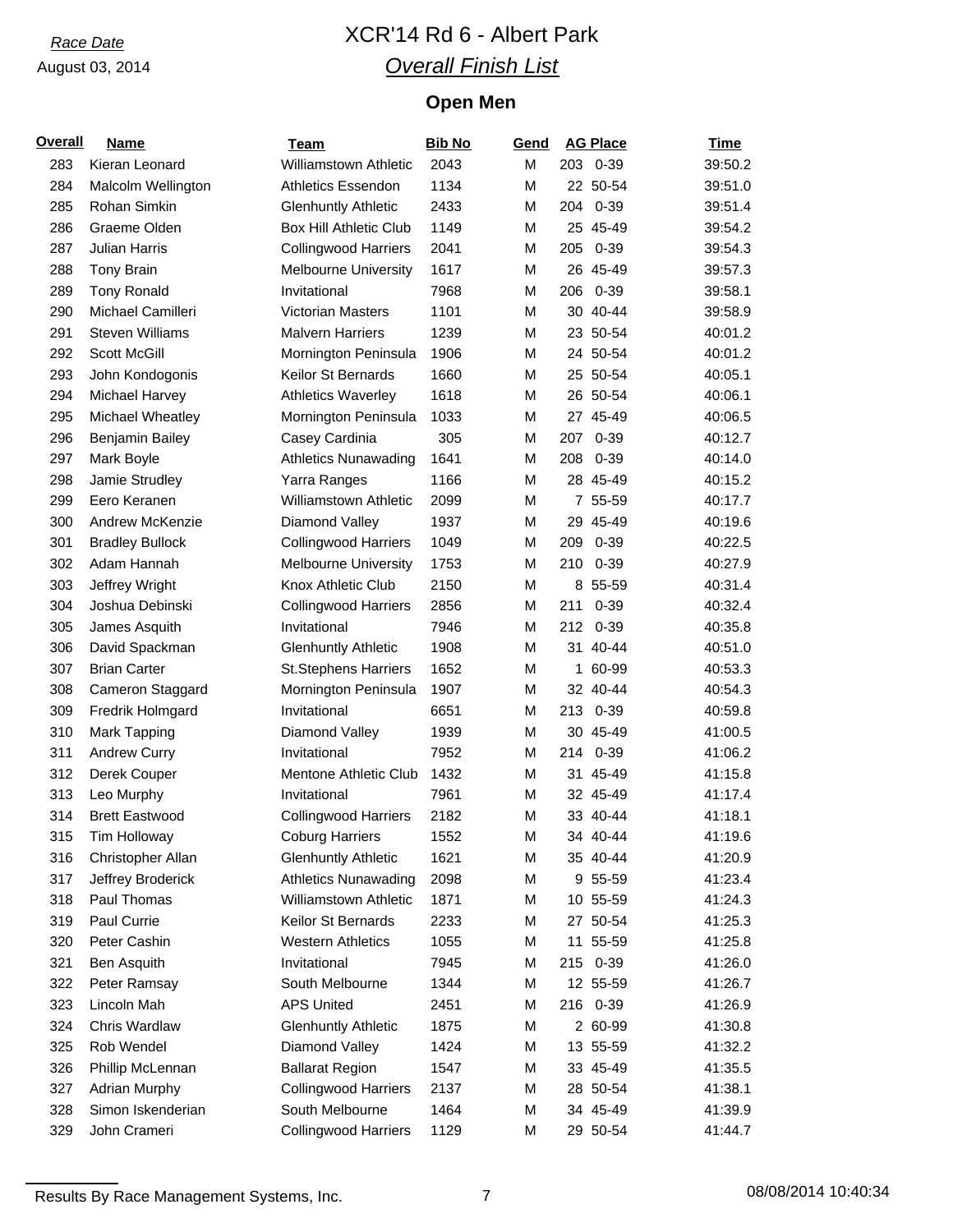# *Race Date* XCR'14 Rd 6 - Albert Park *Overall Finish List*

# **Open Men**

| <b>Overall</b> | <b>Name</b>             | <b>Team</b>                   | <b>Bib No</b> | Gend |     | <b>AG Place</b> | <b>Time</b> |
|----------------|-------------------------|-------------------------------|---------------|------|-----|-----------------|-------------|
| 330            | Doug Sandiford          | <b>Richmond Harriers</b>      | 1741          | M    |     | 14 55-59        | 41:47.6     |
| 331            | <b>Tony Dell</b>        | <b>Richmond Harriers</b>      | 1022          | M    |     | 30 50-54        | 41:51.2     |
| 332            | Jack Hill               | <b>Box Hill Athletic Club</b> | 1486          | M    | 217 | $0 - 39$        | 41:58.0     |
| 333            | Wayne Young             | Invitational                  | 7171          | M    |     | 31 50-54        | 41:58.4     |
| 334            | Alan Hammond            | <b>Western Athletics</b>      | 2434          | M    |     | 3 60-99         | 41:59.6     |
| 335            | <b>Edwin Cheung</b>     | <b>Coburg Harriers</b>        | 1551          | M    |     | 218 0-39        | 42:01.6     |
| 336            | <b>Gregory Moore</b>    | Keilor St Bernards            | 1497          | M    |     | 4 60-99         | 42:03.6     |
| 337            | James Dennis            | <b>Athletics Nunawading</b>   | 2107          | M    | 219 | $0 - 39$        | 42:03.7     |
| 338            | David Ayers             | <b>Box Hill Athletic Club</b> | 3004          | M    |     | 32 50-54        | 42:11.4     |
| 339            | Ben Moore               | Invitational                  | 7960          | M    |     | 220 0-39        | 42:13.2     |
| 340            | Alexander Stewart       | <b>Glenhuntly Athletic</b>    | 2066          | M    | 221 | $0 - 39$        | 42:18.8     |
| 341            | Peter Roberts           | <b>Ballarat Region</b>        | 1367          | M    |     | 35 45-49        | 42:20.0     |
| 342            | Peter Gaunt             | <b>Collingwood Harriers</b>   | 1161          | M    |     | 33 50-54        | 42:27.1     |
| 343            | Aaron Heaney            | Athletics Essendon            | 1395          | M    |     | 36 40-44        | 42:28.4     |
| 344            | Daniel Toyer            | <b>Coburg Harriers</b>        | 1726          | M    |     | 37 40-44        | 42:33.5     |
| 345            | Andrew Sutherland       | South Melbourne               | 1068          | M    |     | 15 55-59        | 42:34.7     |
| 346            | Christopher Lynch       | Diamond Valley                | 1321          | M    |     | 16 55-59        | 42:35.9     |
| 347            | lan Twite               | <b>Traralgon Harriers</b>     | 1254          | M    |     | 17 55-59        | 42:36.8     |
| 348            | Jake Pedley             | <b>St.Stephens Harriers</b>   | 1987          | M    |     | 222 0-39        | 42:40.8     |
| 349            | Joshua Braybrook        | Invitational                  | 7948          | M    |     | 223 0-39        | 42:41.9     |
| 350            | Adam McCann             | <b>Athletics Nunawading</b>   | 1045          | M    | 224 | $0 - 39$        | 42:42.2     |
| 351            | <b>Dennis Gellert</b>   | <b>Glenhuntly Athletic</b>    | 1650          | M    |     | 18 55-59        | 42:44.2     |
| 352            | John Williams           | <b>Malvern Harriers</b>       | 1845          | M    |     | 19 55-59        | 42:46.0     |
| 353            | Peter Black             | Victorian Masters             | 1685          | M    |     | 20 55-59        | 42:50.7     |
| 354            | Lachlan Preston         | <b>Glenhuntly Athletic</b>    | 2184          | M    |     | 225 0-39        | 42:53.5     |
| 355            | Stephen Reid            | Knox Athletic Club            | 1258          | M    |     | 36 45-49        | 42:58.3     |
| 356            | Nick Tobin              | Invitational                  | 7168          | M    |     | 38 40-44        | 43:04.4     |
| 357            | <b>Steve Vernal</b>     | <b>Athletics Nunawading</b>   | 2105          | M    |     | 21 55-59        | 43:06.4     |
| 358            | Nenad Radosevic         | <b>Glenhuntly Athletic</b>    | 2292          | M    | 226 | $0 - 39$        | 43:10.9     |
| 359            | Sam Chirackal           | <b>Melbourne University</b>   | 2858          | M    | 227 | $0 - 39$        | 43:13.6     |
| 360            | Daryl Standfield        | <b>Collingwood Harriers</b>   | 1177          | M    |     | 39 40-44        | 43:16.9     |
| 361            | Peter Vernon            | <b>Athletics Essendon</b>     | 1813          | M    |     | 34 50-54        | 43:24.9     |
| 362            | Greg Luck               | Diamond Valley                | 1425          | М    |     | 35 50-54        | 43:27.1     |
| 363            | Mark Anderson           | <b>APS United</b>             | 2426          | Μ    |     | 37 45-49        | 43:35.6     |
| 364            | <b>Travis White</b>     | <b>Traralgon Harriers</b>     | 2063          | M    | 228 | $0 - 39$        | 43:43.9     |
| 365            | John Moloney            | Keilor St Bernards            | 2496          | M    |     | 5 60-99         | 43:45.8     |
| 366            | William Wright          | <b>St.Stephens Harriers</b>   | 3002          | М    | 229 | $0 - 39$        | 43:49.7     |
| 367            | Robert Adin             | South Melbourne               | 2087          | M    | 230 | $0 - 39$        | 43:51.2     |
| 368            | John Gray               | Williamstown Athletic         | 1866          | М    |     | 36 50-54        | 43:52.7     |
| 369            | <b>Gerard Thrall</b>    | Yarra Ranges                  | 1973          | Μ    |     | 38 45-49        | 44:03.8     |
| 370            | lan Henderson           | <b>Glenhuntly Athletic</b>    | 2049          | М    |     | 40 40-44        | 44:05.6     |
| 371            | <b>Robert Pope</b>      | <b>Western Athletics</b>      | 2558          | М    | 231 | $0 - 39$        | 44:06.4     |
| 372            | <b>Phillip Dunstone</b> | <b>Western Athletics</b>      | 1056          | M    |     | 39 45-49        | 44:08.2     |
| 373            | Stephen Mclennan        | <b>Ballarat Region</b>        | 2133          | М    |     | 40 45-49        | 44:10.2     |
| 374            | Craig Hewitson          | Yarra Ranges                  | 1165          | м    |     | 41 40-44        | 44:15.9     |
| 375            | Duncan Knox             | <b>Athletics Essendon</b>     | 1707          | М    |     | 37 50-54        | 44:16.3     |
| 376            | Lyndon Loader           | <b>Glenhuntly Athletic</b>    | 2554          | M    |     | 42 40-44        | 44:18.2     |
|                |                         |                               |               |      |     |                 |             |

Results By Race Management Systems, Inc. 68 08/08/2014 10:40:34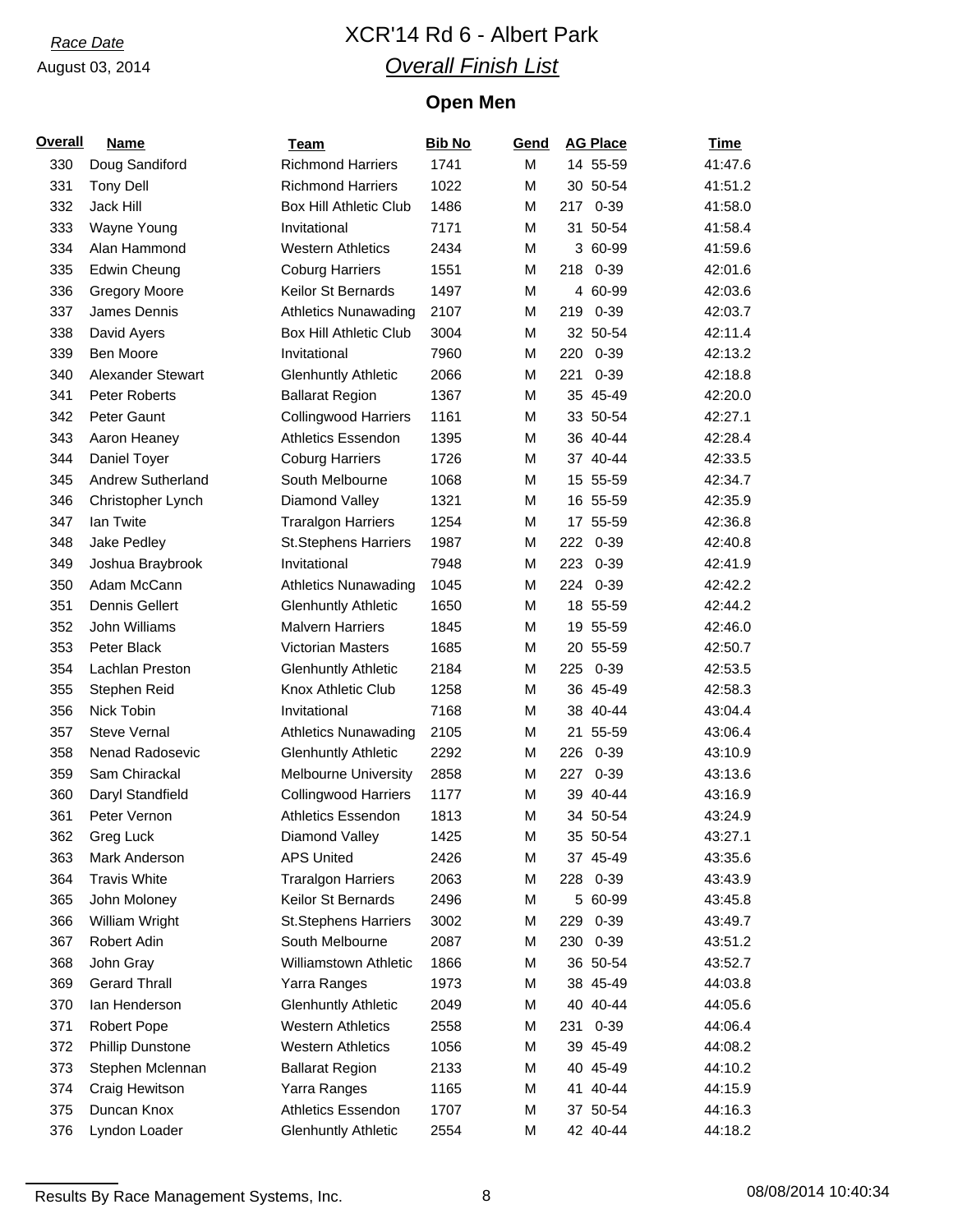# *Race Date* XCR'14 Rd 6 - Albert Park *Overall Finish List*

# **Open Men**

| <b>Overall</b> | <b>Name</b>               | <b>Team</b>                   | <b>Bib No</b> | Gend |     | <b>AG Place</b> | <b>Time</b> |
|----------------|---------------------------|-------------------------------|---------------|------|-----|-----------------|-------------|
| 377            | <b>Tim Stevenson</b>      | <b>Collingwood Harriers</b>   | 1971          | M    |     | 232 0-39        | 44:18.8     |
| 378            | Jeremy Millar             | Invitational                  | 7959          | M    |     | 38 50-54        | 44:25.1     |
| 379            | Aaron Barnett             | Ivanhoe Harriers              | 1738          | M    |     | 43 40-44        | 44:26.9     |
| 380            | <b>Craig Servinis</b>     | <b>Collingwood Harriers</b>   | 1961          | M    | 233 | $0 - 39$        | 44:34.5     |
| 381            | <b>Ernie Stewart</b>      | Oakleigh Athletic Club        | 2010          | M    |     | 6 60-99         | 44:40.5     |
| 382            | Spase Veljanovski         | <b>Athletics Essendon</b>     | 2583          | M    |     | 41 45-49        | 44:43.4     |
| 383            | David Laven               | Yarra Ranges                  | 1312          | M    |     | 42 45-49        | 44:47.5     |
| 384            | Martin Ryan               | South Melbourne               | 1300          | M    |     | 39 50-54        | 44:49.5     |
| 385            | Innocent Karabagega       | <b>Williamstown Athletic</b>  | 1874          | M    | 234 | $0 - 39$        | 44:50.3     |
| 386            | Andrew Jewell             | Ivanhoe Harriers              | 1981          | M    |     | 40 50-54        | 45:03.6     |
| 387            | Michael Kipp              | <b>St.Stephens Harriers</b>   | 1787          | M    | 235 | $0 - 39$        | 45:04.0     |
| 388            | Wayne Allen               | <b>Frankston Athletic</b>     | 2356          | M    |     | 22 55-59        | 45:05.4     |
| 389            | Philip Verrocchi          | <b>Athletics Nunawading</b>   | 1073          | M    | 236 | $0 - 39$        | 45:06.2     |
| 390            | Nick Antonopoulos         | <b>Doncaster Athletic</b>     | 1893          | M    | 237 | $0 - 39$        | 45:15.4     |
| 391            | Joseph Campisi            | Oakleigh Athletic Club        | 2586          | M    |     | 23 55-59        | 45:21.0     |
| 392            | James Herschell           | Invitational                  | 6721          | M    |     | 44 40-44        | 45:23.4     |
| 393            | Craig Couper              | <b>Athletics Waverley</b>     | 1777          | M    |     | 41 50-54        | 45:23.9     |
| 394            | <b>Humphrey Enter</b>     | <b>Glenhuntly Athletic</b>    | 2214          | M    |     | 24 55-59        | 45:30.4     |
| 395            | <b>Christopher Murphy</b> | <b>Glenhuntly Athletic</b>    | 1375          | M    |     | 25 55-59        | 45:32.5     |
| 396            | <b>Christopher Parker</b> | <b>Glenhuntly Athletic</b>    | 3012          | M    |     | 42 50-54        | 45:44.5     |
| 397            | <b>Gregory Tatt</b>       | <b>Western Athletics</b>      | 3009          | M    |     | 43 50-54        | 45:49.1     |
| 398            | Greg Berti                | <b>Malvern Harriers</b>       | 1460          | M    |     | 44 50-54        | 45:49.4     |
| 399            | Murray Lawrence           | <b>Richmond Harriers</b>      | 2132          | M    |     | 7 60-99         | 45:57.5     |
| 400            | Ben Kim                   | <b>St.Stephens Harriers</b>   | 2172          | M    | 238 | $0 - 39$        | 46:09.1     |
| 401            | <b>Warren Holst</b>       | <b>Athletics Waverley</b>     | 2290          | M    |     | 45 50-54        | 46:09.9     |
| 402            | Michael Meaney            | <b>Coburg Harriers</b>        | 1978          | M    |     | 26 55-59        | 46:12.8     |
| 403            | <b>Mark Capes</b>         | <b>Coburg Harriers</b>        | 2566          | M    |     | 46 50-54        | 46:23.2     |
| 404            | Nicholas O'Neill          | <b>APS United</b>             | 1418          | M    |     | 45 40-44        | 46:24.9     |
| 405            | Chris Brown               | Oakleigh Athletic Club        | 1188          | M    |     | 27 55-59        | 46:30.8     |
| 406            | Andrew Tunne              | <b>Box Hill Athletic Club</b> | 2365          | M    |     | 28 55-59        | 46:32.0     |
| 407            | Zeb Phoenix               | <b>APS United</b>             | 1578          | M    |     | 29 55-59        | 46:33.4     |
| 408            | Mark Sharp                | <b>Western Athletics</b>      | 1717          | M    |     | 43 45-49        | 46:51.8     |
| 409            | James Christensen         | <b>St.Stephens Harriers</b>   | 3093          | М    |     | 47 50-54        | 47:00.0     |
| 410            | Andrew Legge              | <b>Traralgon Harriers</b>     | 3097          | M    | 239 | $0 - 39$        | 47:01.0     |
| 411            | Duncan Sinclair           | South Melbourne               | 1397          | M    |     | 46 40-44        | 47:01.3     |
| 412            | Nicholas Sampson          | <b>Western Athletics</b>      | 1771          | M    | 240 | $0 - 39$        | 47:09.7     |
| 413            | Eric Sigmont              | <b>Glenhuntly Athletic</b>    | 1721          | M    |     | 8 60-99         | 47:13.6     |
| 414            | Sam Defanis               | <b>Victorian Masters</b>      | 1298          | M    |     | 9 60-99         | 47:16.1     |
| 415            | Peter Gionfriddo          | <b>Box Hill Athletic Club</b> | 2815          | M    |     | 48 50-54        | 47:32.7     |
| 416            | <b>Stuart Macaulay</b>    | <b>Western Athletics</b>      | 1186          | M    |     | 44 45-49        | 47:35.8     |
| 417            | Ben Mudie                 | <b>Western Athletics</b>      | 1126          | M    | 241 | $0 - 39$        | 47:44.4     |
| 418            | lan Rands                 | Oakleigh Athletic Club        | 1194          | M    |     | 10 60-99        | 47:56.1     |
| 419            | John Lipscomb             | South Coast Athletics         | 1089          | M    |     | 47 40-44        | 48:00.0     |
| 420            | Robert Ryan               | Casey Cardinia                | 1201          | M    |     | 48 40-44        | 48:11.0     |
| 421            | Peter Dodgshun            | <b>APS United</b>             | 1048          | M    |     | 11 60-99        | 48:11.3     |
| 422            | <b>Philip Crowther</b>    | Knox Athletic Club            | 2040          | M    |     | 30 55-59        | 48:18.7     |
| 423            | <b>Gregory Payne</b>      | South Melbourne               | 1352          | M    |     | 12 60-99        | 48:43.1     |

Results By Race Management Systems, Inc. 2012 08/08/2014 10:40:35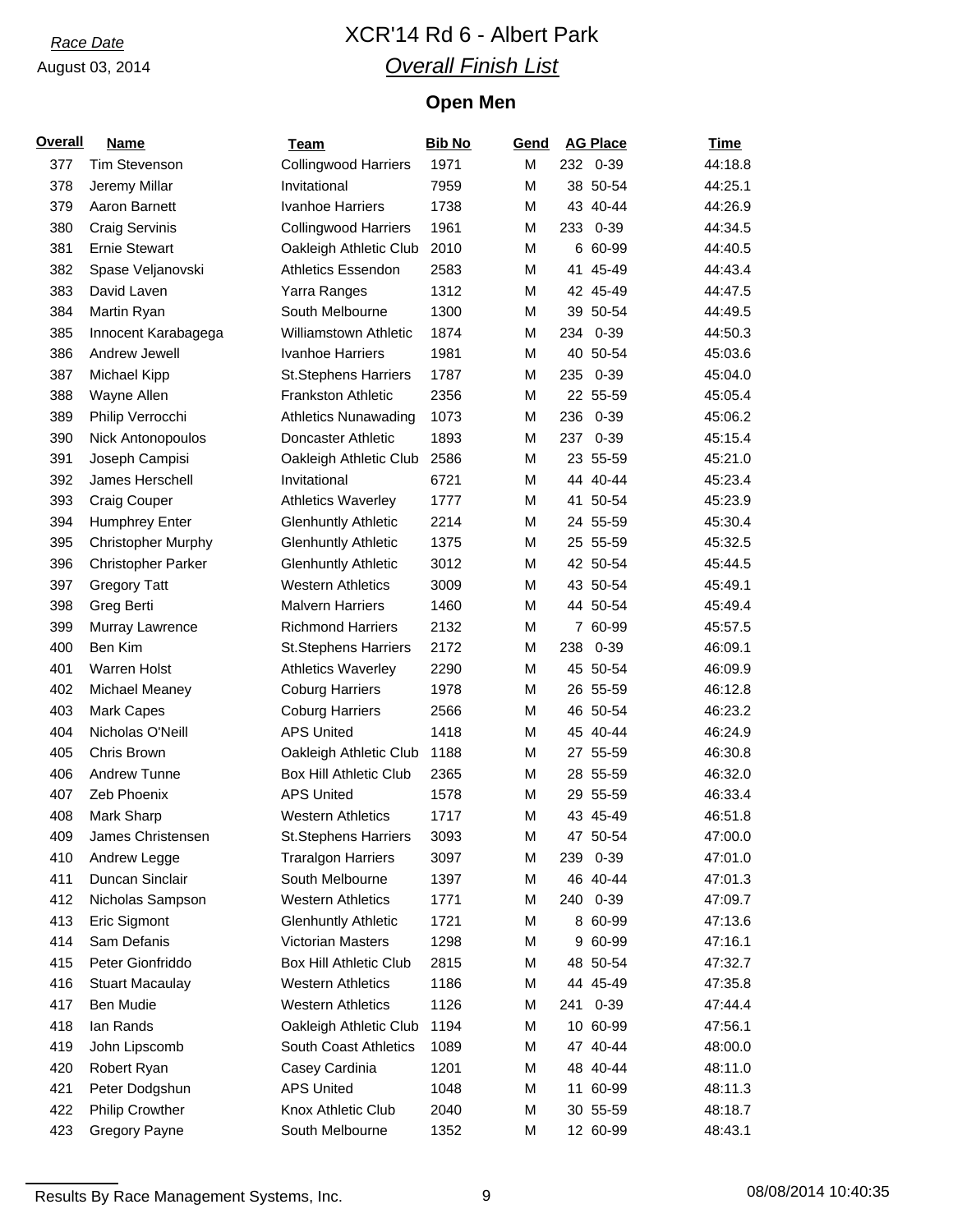# *Race Date* XCR'14 Rd 6 - Albert Park *Overall Finish List*

# **Open Men**

| <u>Overall</u> | <b>Name</b>                | Team                         | <b>Bib No</b> | Gend |     | <b>AG Place</b> | <b>Time</b> |
|----------------|----------------------------|------------------------------|---------------|------|-----|-----------------|-------------|
| 424            | Liam Dell                  | <b>Richmond Harriers</b>     | 1021          | M    |     | 242 0-39        | 49:01.6     |
| 425            | Kevin Solomon              | <b>Richmond Harriers</b>     | 1099          | М    |     | 13 60-99        | 49:09.8     |
| 426            | <b>Brett Jenkins</b>       | Mentone Athletic Club        | 2463          | м    | 243 | $0 - 39$        | 49:19.2     |
| 427            | Mark Bartholomeusz         | <b>Malvern Harriers</b>      | 2038          | M    |     | 49 50-54        | 49:23.3     |
| 428            | <b>Eddie Smith</b>         | <b>Athletics Nunawading</b>  | 2108          | м    |     | 50 50-54        | 50:06.9     |
| 429            | <b>Christopher Worsnop</b> | <b>APS United</b>            | 1262          | м    |     | 31 55-59        | 50:20.7     |
| 430            | Navid Rashid               | Invitational                 | 7964          | М    |     | 49 40-44        | 50:44.8     |
| 431            | Simon Rigoni               | Ivanhoe Harriers             | 2302          | M    |     | 50 40-44        | 50:46.5     |
| 432            | Alex Mudie                 | <b>Western Athletics</b>     | 3086          | м    |     | 244 0-39        | 51:19.7     |
| 433            | <b>Todd Houghton</b>       | <b>Traralgon Harriers</b>    | 1251          | м    |     | 51 40-44        | 51:25.1     |
| 434            | Alan Lotzoff               | Invitational                 | 7955          | м    |     | 45 45-49        | 51:43.7     |
| 435            | <b>Stuart Nicol</b>        | South Melbourne              | 1117          | м    |     | 14 60-99        | 51:54.5     |
| 436            | Stephen Plumb              | <b>South Coast Athletics</b> | 1208          | M    |     | 51 50-54        | 52:39.6     |
| 437            | John David                 | Ivanhoe Harriers             | 1076          | м    |     | 32 55-59        | 52:45.6     |
| 438            | <b>Tony Purdy</b>          | <b>Malvern Harriers</b>      | 1843          | м    |     | 15 60-99        | 52:49.7     |
| 439            | <b>Timothy Buckenham</b>   | <b>Glenhuntly Athletic</b>   | 1691          | M    |     | 52 50-54        | 52:53.5     |
| 440            | <b>Austen Mates</b>        | <b>Richmond Harriers</b>     | 1083          | м    | 245 | $0 - 39$        | 52:59.7     |
| 441            | Spencer Beasley            | <b>Western Athletics</b>     | 1302          | м    | 246 | $0 - 39$        | 53:17.1     |
| 442            | Peter Risk                 | <b>Richmond Harriers</b>     | 1203          | м    |     | 33 55-59        | 53:29.2     |
| 443            | Glen Connell               | Invitational                 | 7950          | м    |     | 52 40-44        | 53:40.9     |
| 444            | lan Upton                  | <b>Keilor St Bernards</b>    | 2415          | м    |     | 16 60-99        | 54:39.1     |
| 445            | Dennis Lazar               | Diamond Valley               | 1938          | M    |     | 34 55-59        | 55:14.8     |
| 446            | <b>Robert Barnes</b>       | <b>Collingwood Harriers</b>  | 1946          | м    |     | 17 60-99        | 55:20.1     |
| 447            | <b>Matthew Goodger</b>     | Athletics Essendon           | 2190          | М    | 247 | $0 - 39$        | 57:45.2     |
| 448            | Kieran Dell                | <b>Richmond Harriers</b>     | 1020          | м    |     | 248 0-39        | 58:28.9     |
| 449            | <b>Pete Battrick</b>       | Oakleigh Athletic Club       | 2009          | м    |     | 18 60-99        | 1:25:59.4   |
| 450            | Kenneth Carter             | <b>Coburg Harriers</b>       | 1550          | М    |     | 19 60-99        | 1:30:20.2   |

Results By Race Management Systems, Inc. 10 10 10 08/08/2014 10:40:35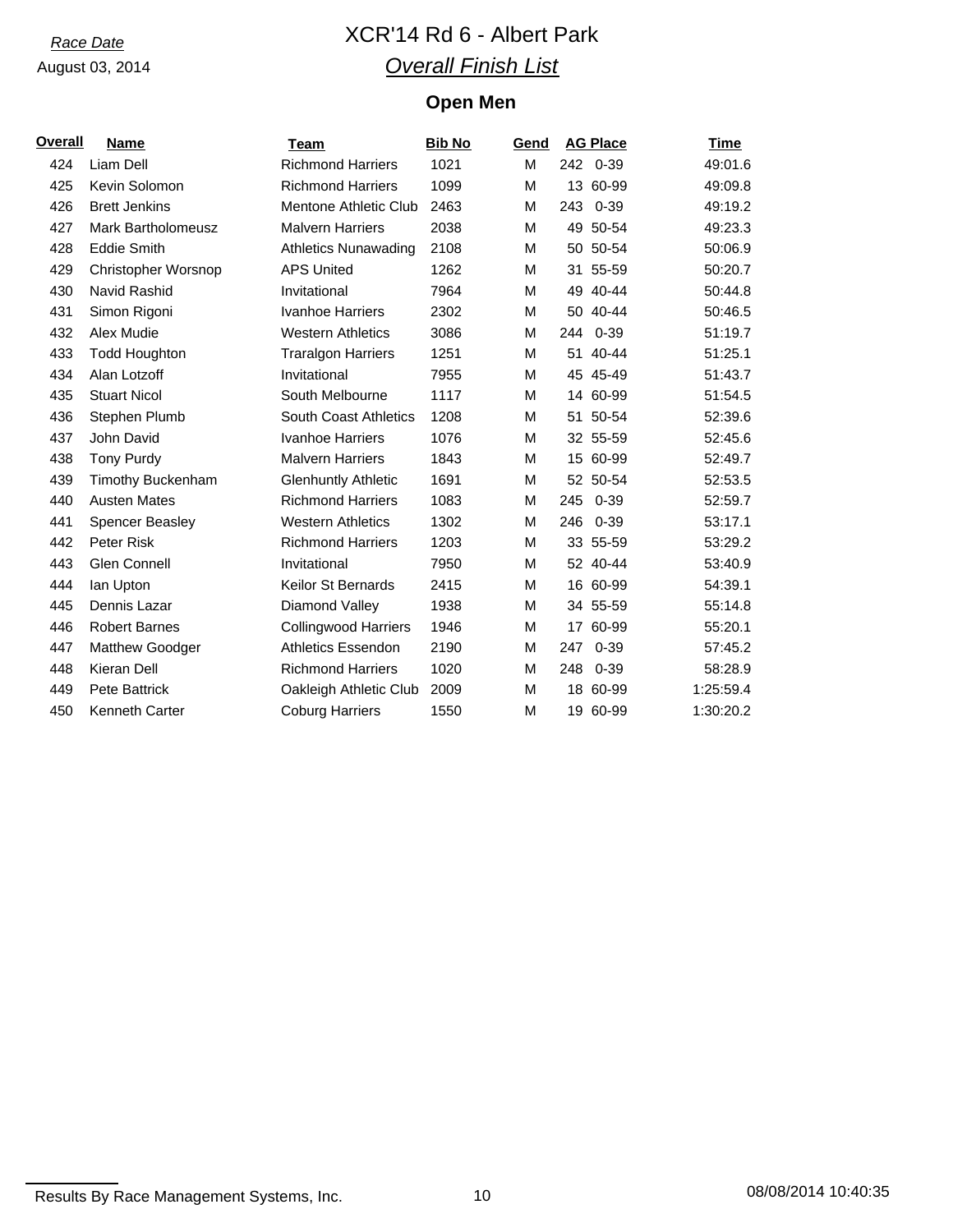# *Race Date* XCR'14 Rd 6 - Albert Park *Overall Finish List*

# **Open Women**

| <b>Overall</b> | <b>Name</b>             | <b>Team</b>                                            | <b>Bib No</b> | Gend        | <b>AG Place</b>             | <b>Time</b> |
|----------------|-------------------------|--------------------------------------------------------|---------------|-------------|-----------------------------|-------------|
| 1              | <b>Sinead Diver</b>     | South Melbourne                                        | 1398          | F           | $0 - 39$<br>1.              | 33:57.5     |
| 2              | Karinna Fyfe            | <b>Glenhuntly Athletic</b>                             | 1287          | F           | $0 - 39$<br>2               | 34:11.5     |
| 3              | Gemma Maini             | <b>Frankston Athletic</b>                              | 1807          | F           | $0 - 39$<br>3               | 34:20.3     |
| 4              | Amelia Aslanides        | <b>Glenhuntly Athletic</b>                             | 1629          | F           | $0 - 39$<br>4               | 35:40.4     |
| 5              | Molly Tilbrook          | <b>Box Hill Athletic Club</b>                          | 1594          | F           | $0 - 39$<br>5               | 35:54.3     |
| 6              | Virginia Moloney        | <b>Collingwood Harriers</b>                            | 1970          | F           | $0 - 39$<br>6               | 36:01.8     |
| 7              | Rebecca Rosel           | <b>Box Hill Athletic Club</b>                          | 2930          | F           | $0 - 39$<br>7               | 36:17.4     |
| 8              | Grace Brown             | <b>Box Hill Athletic Club</b>                          | 1443          | F           | $0 - 39$<br>8               | 36:21.3     |
| 9              | Julia Edwards           | <b>Glenhuntly Athletic</b>                             | 2569          | F           | $0 - 39$<br>9               | 36:26.7     |
| 10             | <b>Stacey Bulger</b>    | <b>Glenhuntly Athletic</b>                             | 1385          | F           | $0 - 39$<br>10              | 36:35.5     |
| 11             | Sarah Lund              | <b>Glenhuntly Athletic</b>                             | 1694          | F           | $0 - 39$<br>11              | 36:46.4     |
| 12             | Cassie Higham           | <b>Glenhuntly Athletic</b>                             | 1139          | F           | $0 - 39$<br>12 <sup>°</sup> | 36:56.1     |
| 13             | Erchana Murray-Bartlett | <b>Collingwood Harriers</b>                            | 1839          | F           | $0 - 39$<br>13              | 37:05.2     |
| 14             | Angela Williams         | <b>Ballarat Region</b>                                 | 302           | F           | 1 40-44                     | 37:08.4     |
| 15             | Karen Barlow            | Knox Athletic Club                                     | 2147          | F           | $0 - 39$<br>14              | 37:10.4     |
| 16             | Isabella De Castella    | <b>APS United</b>                                      | 458           | F           | 2 40-44                     | 37:23.8     |
| 17             | Bronwyn Humphrys        | South Melbourne                                        | 41            | F           | 15<br>$0 - 39$              | 37:31.7     |
| 18             | Sharon Pedersen         | Geelong Region                                         | 471           | F           | 3 40-44                     | 38:05.2     |
| 19             | Anna Kasapis            | <b>APS United</b>                                      | 2337          | F           | $0 - 39$<br>16              | 38:14.7     |
| 20             | Stephanie Kondogonis    | Mornington Peninsula                                   | 1356          | F           | $0 - 39$<br>17              | 38:23.2     |
| 21             | Lauren Crowe            | Diamond Valley                                         | 2438          | F           | $0 - 39$<br>18              | 38:24.5     |
| 22             | Jackie Wright           | <b>Glenhuntly Athletic</b>                             | 2488          | F           | $0 - 39$<br>19              | 38:26.0     |
| 23             | Brianna Bunworth        | <b>Western Athletics</b>                               | 1182          | F           | $0 - 39$<br>20              | 38:39.7     |
| 24             | Lauren Morrison         | <b>APS United</b>                                      | 2863          | F           | $0 - 39$<br>21              | 38:49.1     |
| 25             | Claire Johnson          | Mentone Athletic Club                                  | 1408          | F           | 22<br>$0 - 39$              | 38:52.4     |
| 26             | Kirstin Bull            | South Melbourne                                        | 1516          | F           | $0 - 39$<br>23              | 39:04.5     |
| 27             | Rachel Gibney           | <b>Ballarat Region</b>                                 | 2784          | F           | 4 40-44                     | 39:08.2     |
| 28             | Emma Brown              | Keilor St Bernards                                     | 2487          | F           | $0 - 39$<br>24              | 39:09.3     |
| 29             | <b>Claire Thomas</b>    | South Melbourne                                        | 2241          | F           | $0 - 39$<br>25              | 39:19.9     |
| 30             | Carmel Taylor           | <b>Coburg Harriers</b>                                 | 1700          | F           | 40-44<br>5                  | 39:22.8     |
| 31             | Danielle Bryan          | Invitational                                           | 7976          | F           | $0 - 39$<br>26              | 39:22.9     |
| 32             | Ellen Schaef            |                                                        | 1612          | F           | 27 0-39                     | 39:26.9     |
|                |                         | <b>Melbourne University</b><br><b>Malvern Harriers</b> |               | $\mathsf F$ |                             |             |
| 33             | Michelle Jelleff        |                                                        | 1583          |             | 45-49<br>1                  | 39:33.1     |
| 34             | <b>Whitney Sharpe</b>   | <b>St.Stephens Harriers</b>                            | 1655          | F<br>F      | $0 - 39$<br>28              | 39:33.4     |
| 35             | <b>Heather Danks</b>    | <b>APS United</b>                                      | 2666          |             | 2 45-49                     | 39:38.1     |
| 36             | Karen Hames             | South Melbourne                                        | 1776          | F           | $0 - 39$<br>29              | 39:39.0     |
| 37             | Carolyn Huell           | <b>Western Athletics</b>                               | 1225          | F           | 3 45-49                     | 39:45.7     |
| 38             | Grace Deveson           | <b>Frankston Athletic</b>                              | 1029          | F           | $0 - 39$<br>30              | 39:46.0     |
| 39             | Andrea Hopkin           | Invitational                                           | 7998          | F           | $0 - 39$<br>31              | 39:54.8     |
| 40             | Angela Burke            | Williamstown Athletic                                  | 1280          | F           | $0 - 39$<br>32              | 39:57.5     |
| 41             | Julie Norney            | <b>Box Hill Athletic Club</b>                          | 460           | F           | 4 45-49                     | 40:00.0     |
| 42             | Alana Plymin            | South Melbourne                                        | 1662          | F           | 33<br>$0 - 39$              | 40:02.9     |
| 43             | Erin Rayner             | Athletics Essendon                                     | 2556          | F           | $0 - 39$<br>34              | 40:04.9     |
| 44             | Renee Fuller            | Geelong Region                                         | 1730          | F           | $0 - 39$<br>35              | 40:16.9     |
| 45             | Jenny Than              | <b>Melbourne University</b>                            | 2774          | F           | $0 - 39$<br>36              | 40:18.2     |
| 46             | Kym Osmand              | Oakleigh Athletic Club                                 | 1189          | F           | $0 - 39$<br>37              | 40:23.2     |
| 47             | Claire Walpole          | Doncaster Athletic                                     | 1481          | F           | $0 - 39$<br>38              | 40:33.2     |

Results By Race Management Systems, Inc. 11 1 1 1 08/08/2014 10:40:35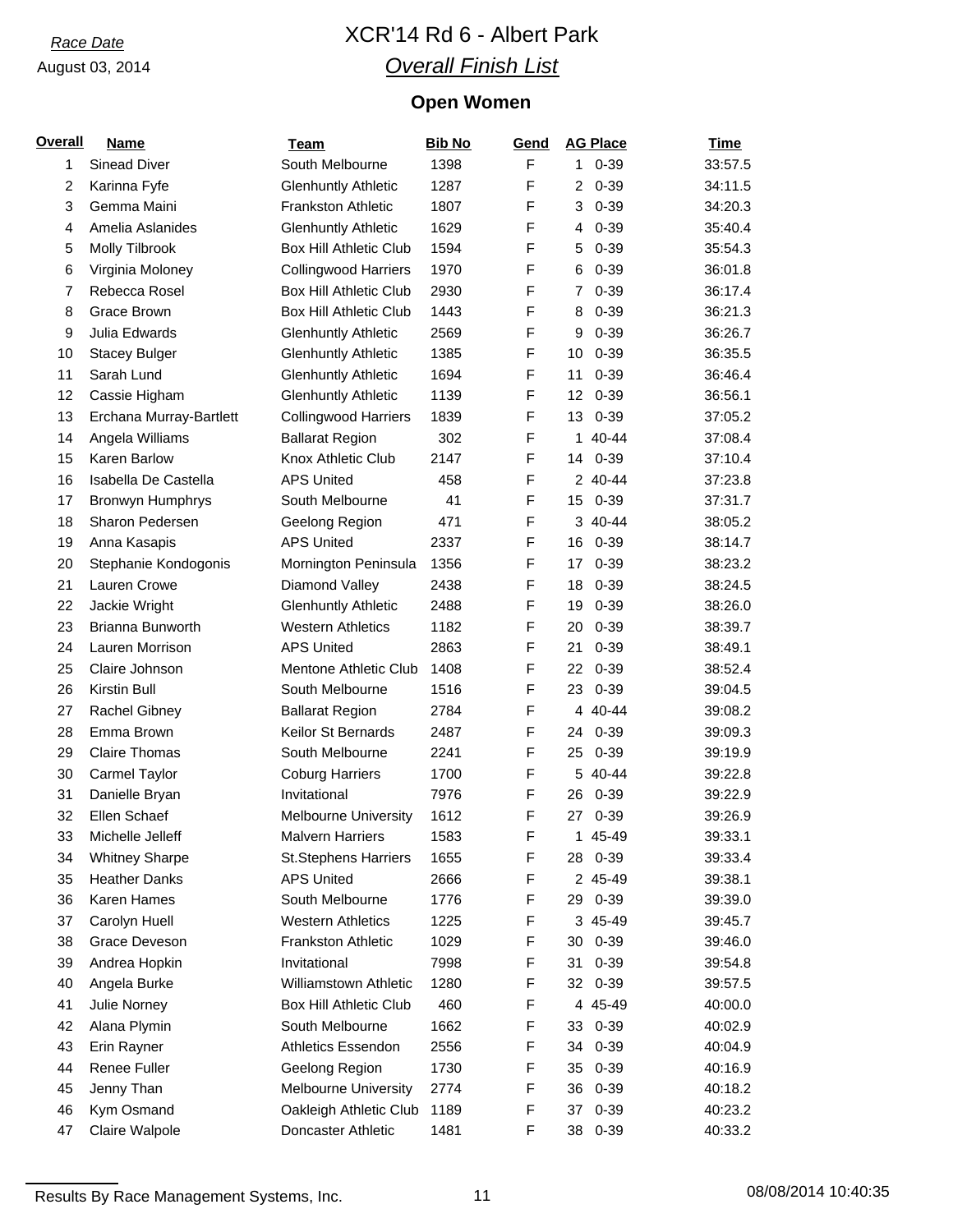# *Race Date* XCR'14 Rd 6 - Albert Park *Overall Finish List*

# **Open Women**

| <b>Overall</b> | <b>Name</b>                        | <b>Team</b>                   | <b>Bib No</b> | Gend        | <b>AG Place</b> | <b>Time</b> |
|----------------|------------------------------------|-------------------------------|---------------|-------------|-----------------|-------------|
| 48             | Maddie Lawson                      | <b>Richmond Harriers</b>      | 2533          | $\mathsf F$ | 39 0-39         | 40:34.7     |
| 49             | Sandra Prosenica                   | <b>Athletics Essendon</b>     | 2236          | F           | 5 45-49         | 40:38.1     |
| 50             | Jessica Campbell                   | Diamond Valley                | 1911          | F           | 40<br>$0 - 39$  | 40:46.4     |
| 51             | <b>Michelle Hawkes</b>             | <b>Ballarat Region</b>        | 2090          | F           | $0 - 39$<br>41  | 41:01.3     |
| 52             | Maryann Murray                     | Diamond Valley                | 1742          | F           | 40-44<br>6      | 41:03.7     |
| 53             | Pia Hunter                         | <b>Box Hill Athletic Club</b> | 1545          | F           | 6 45-49         | 41:11.2     |
| 54             | Gill Highnam                       | <b>Glenhuntly Athletic</b>    | 2466          | F           | 7 40-44         | 41:14.7     |
| 55             | Niamh O'Reilly                     | <b>Athletics Waverley</b>     | 2347          | F           | 8 40-44         | 41:17.4     |
| 56             | Laura Eades                        | <b>Glenhuntly Athletic</b>    | 1576          | F           | 42<br>$0 - 39$  | 41:19.3     |
| 57             | Julie Manning                      | <b>APS United</b>             | 2323          | F           | 43<br>$0 - 39$  | 41:25.4     |
| 58             | Victoria Boughton                  | Invitational                  | 7994          | F           | $0 - 39$<br>44  | 41:27.8     |
| 59             | Sarah Martin                       | <b>Collingwood Harriers</b>   | 2183          | F           | $0 - 39$<br>45  | 41:28.4     |
| 60             | Louise Marsden                     | South Melbourne               | 2524          | F           | 9 40-44         | 41:31.0     |
| 61             | Nicki Macfarlane                   | <b>Malvern Harriers</b>       | 1584          | F           | 7 45-49         | 41:37.0     |
| 62             | Sarah Lewis                        | <b>South Coast Athletics</b>  | 1087          | F           | $0 - 39$<br>46  | 41:38.2     |
| 63             | Jane White                         | Geelong Region                | 2221          | F           | $0 - 39$<br>47  | 41:40.5     |
| 64             | Amanda Branson                     | Yarra Ranges                  | 1290          | F           | 10 40-44        | 41:42.2     |
| 65             | Jaimie Vernon                      | <b>Athletics Essendon</b>     | 1812          | F           | $0 - 39$<br>48  | 41:44.3     |
| 66             | Amanda Harper                      | <b>Box Hill Athletic Club</b> | 1228          | F           | 8 45-49         | 41:49.9     |
| 67             | Alison Bryant-Smith                | <b>Melbourne University</b>   | 1819          | F           | $0 - 39$<br>49  | 41:52.3     |
| 68             | <b>Bree Bryant</b>                 | <b>Collingwood Harriers</b>   | 2031          | F           | 50<br>$0 - 39$  | 41:54.4     |
| 69             | Gabrielle Wilson                   | South Melbourne               | 1518          | F           | $0 - 39$<br>51  | 41:55.0     |
| 70             | Beth Redman                        | Invitational                  | 7995          | F           | 40-44<br>11     | 41:55.2     |
| 71             | Helena Cairney                     | South Melbourne               | 1167          | F           | 52<br>$0 - 39$  | 42:00.0     |
| 72             | Georgia Kovats                     | <b>St.Stephens Harriers</b>   | 1348          | F           | 53<br>$0 - 39$  | 42:01.9     |
| 73             | Kelsey Walton                      | <b>Frankston Athletic</b>     | 1346          | F           | $0 - 39$<br>54  | 42:14.8     |
| 74             | Bianca Graham                      | Invitational                  | 7980          | F           | 55<br>$0 - 39$  | 42:15.0     |
| 75             | Michelle Laufer                    | <b>Collingwood Harriers</b>   | 61            | F           | 12 40-44        | 42:23.5     |
| 76             | Rebecca Rogers                     | Mornington Peninsula          | 2176          | F           | 56<br>$0 - 39$  | 42:27.6     |
| 77             | <b>Heather Gaunt</b>               | <b>Collingwood Harriers</b>   | 1293          | F           | 9 45-49         | 42:30.7     |
| 78             | Kym Saunders                       | Geelong Region                | 3088          | $\mathsf F$ | $0 - 39$<br>57  | 42:32.9     |
| 79             | Rachel Johnson                     | <b>Box Hill Athletic Club</b> | 2445          | F           | 58<br>$0 - 39$  | 42:34.3     |
|                | Meg Stevenson                      | Melbourne University          | 2026          |             | 59<br>$0 - 39$  | 42:49.1     |
| 80<br>81       | Martine Botha                      | <b>Melbourne University</b>   | 1220          | ۲<br>F      | $0 - 39$<br>60  | 42:49.3     |
| 82             | Kuniko Bowden                      | Mentone Athletic Club         | 1575          | F           | 10 45-49        | 42:57.4     |
| 83             | Sophie Brennan                     | Mornington Peninsula          | 1030          | F           | $0 - 39$<br>61  | 43:00.7     |
| 84             | Uma Muthia                         | <b>Athletics Waverley</b>     | 2291          | F           | $0 - 39$<br>62  | 43:00.8     |
| 85             | <b>Summer Merrie</b>               | <b>Collingwood Harriers</b>   | 2305          | F           | 63 0-39         | 43:05.0     |
| 86             |                                    | <b>APS United</b>             | 485           | F           | 1 50-54         | 43:07.9     |
|                | Margaret Fitzgerald<br>Hannah Deal |                               | 2336          | F           | $0 - 39$        |             |
| 87             |                                    | <b>Box Hill Athletic Club</b> |               | F           | 64              | 43:08.5     |
| 88             | Sally Naylor                       | <b>St.Stephens Harriers</b>   | 1571          |             | $0 - 39$<br>65  | 43:12.4     |
| 89             | Anne Lord                          | <b>Ringwood Athletic</b>      | 1769          | F           | 2 50-54         | 43:13.2     |
| 90             | Tracie Dekleva                     | <b>Ballarat Region</b>        | 2401          | F           | 13 40-44        | 43:15.8     |
| 91             | <b>Hayley Spencer</b>              | Knox Athletic Club            | 2149          | F           | $0 - 39$<br>66  | 43:19.2     |
| 92             | Nickie Scriven                     | <b>Athletics Waverley</b>     | 1619          | F           | 14 40-44        | 43:20.2     |
| 93             | <b>Natalie Roberts</b>             | <b>Athletics Essendon</b>     | 2964          | F           | $0 - 39$<br>67  | 43:27.2     |
| 94             | Joanne Pratt                       | Casey Cardinia                | 2511          | F           | 68<br>$0 - 39$  | 43:27.6     |

Results By Race Management Systems, Inc. 12 12 12 08/08/2014 10:40:36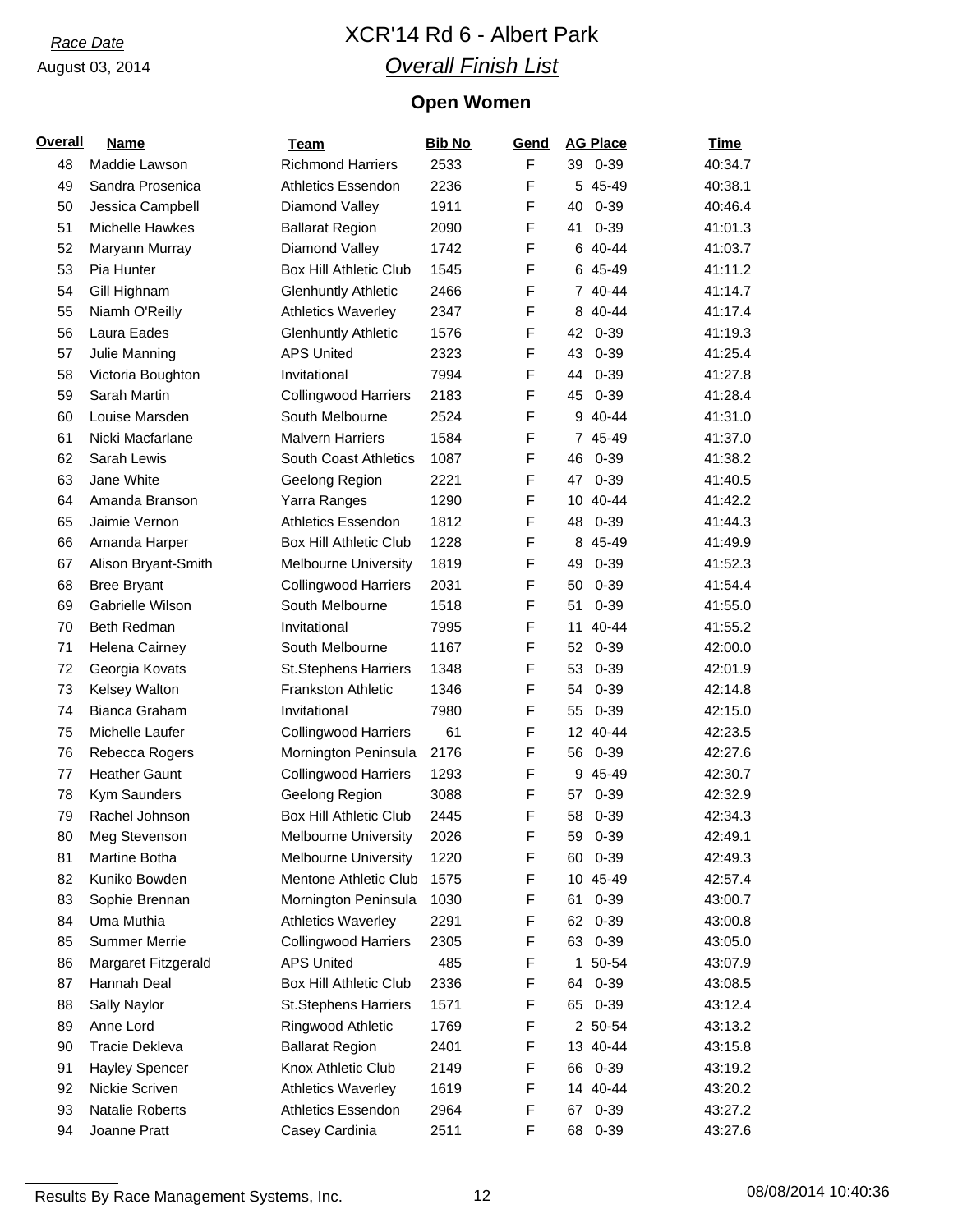# *Race Date* XCR'14 Rd 6 - Albert Park *Overall Finish List*

# **Open Women**

| <b>Overall</b> | <b>Name</b>               | <b>Team</b>                   | <b>Bib No</b> | Gend   | <b>AG Place</b> | <b>Time</b> |
|----------------|---------------------------|-------------------------------|---------------|--------|-----------------|-------------|
| 95             | Heather Whitaker          | <b>Mentone Athletic Club</b>  | 1410          | F      | 69 0-39         | 43:29.2     |
| 96             | Amy Holmes                | <b>Collingwood Harriers</b>   | 2033          | F      | 70 0-39         | 43:34.1     |
| 97             | Sue Clark                 | Mornington Peninsula          | 496           | F      | 3 50-54         | 43:37.3     |
| 98             | Kerryn Flatt              | Diamond Valley                | 1763          | F      | 11 45-49        | 43:45.0     |
| 99             | Sarah Walker              | Geelong Region                | 1094          | F      | $0 - 39$<br>71  | 43:55.1     |
| 100            | Simone Eades              | Doncaster Athletic            | 1886          | F      | 15 40-44        | 43:57.3     |
| 101            | Melissa Cook              | Ringwood Athletic             | 2019          | F      | $0 - 39$<br>72  | 43:57.6     |
| 102            | <b>Rachel Painter</b>     | <b>Melbourne University</b>   | 2712          | F      | $0 - 39$<br>73  | 43:57.6     |
| 103            | Alison Chapman            | <b>Collingwood Harriers</b>   | 1959          | F      | 12 45-49        | 44:02.5     |
| 104            | Laura Constable           | <b>Melbourne University</b>   | 2077          | F      | 74 0-39         | 44:06.0     |
| 105            | Sarah Leeming             | Diamond Valley                | 2280          | F      | $0 - 39$<br>75  | 44:20.4     |
| 106            | <b>Bianca Share</b>       | Keilor St Bernards            | 1699          | F      | $0 - 39$<br>76. | 44:24.7     |
| 107            | Pauline Allan             | <b>Richmond Harriers</b>      | 489           | F      | 4 50-54         | 44:29.5     |
| 108            | Renee Owen                | <b>Frankston Athletic</b>     | 2704          | F      | $0 - 39$<br>77  | 44:30.2     |
| 109            | Alice Carter              | <b>St.Stephens Harriers</b>   | 1651          | F      | $0 - 39$<br>78  | 44:33.7     |
| 110            | <b>Colleen Murphy</b>     | Doncaster Athletic            | 1478          | F      | 5 50-54         | 44:36.8     |
| 111            | Amanda Laven              | Yarra Ranges                  | 1311          | F      | 16 40-44        | 44:38.2     |
| 112            | Katharine Scarlett        | <b>Melbourne University</b>   | 1605          | F      | 79 0-39         | 44:40.9     |
| 113            | Eilidh Grigg              | <b>Malvern Harriers</b>       | 1331          | F      | $0 - 39$<br>80  | 44:50.9     |
|                | Anna Petrakos             | <b>Mentone Athletic Club</b>  |               | F      | $0 - 39$<br>81  |             |
| 114            | Sharon Rankin             | <b>Western Athletics</b>      | 1666<br>2002  | F      | 17 40-44        | 45:00.2     |
| 115            |                           |                               |               | F      |                 | 45:07.7     |
| 116            | Lavinia Petrie            | Ringwood Athletic             | 333           |        | 1 55-99         | 45:11.3     |
| 117            | Lisa Dommisse             | <b>Malvern Harriers</b>       | 2303          | F<br>F | $0 - 39$<br>82  | 45:18.7     |
| 118            | Kim Wen                   | South Melbourne               | 1757          |        | $0 - 39$<br>83  | 45:19.3     |
| 119            | Isidora Stefanovic        | <b>Melbourne University</b>   | 2202          | F      | $0 - 39$<br>84  | 45:24.5     |
| 120            | Rebecca Kane              | Preston Athletic Club         | 2818          | F      | 85<br>$0 - 39$  | 45:32.0     |
| 121            | Monica Ireland            | Keilor St Bernards            | 1355          | F      | $0 - 39$<br>86  | 45:38.4     |
| 122            | <b>Brigitte Sneyders</b>  | <b>Western Athletics</b>      | 2668          | F      | $0 - 39$<br>87  | 45:59.3     |
| 123            | Rebecca Toomey            | South Melbourne               | 1800          | F      | $0 - 39$<br>88  | 46:00.9     |
| 124            | Una Kelleher              | <b>Malvern Harriers</b>       | 1842          | F      | $0 - 39$<br>89  | 46:07.5     |
| 125            | Selam Gifford             | <b>Frankston Athletic</b>     | 1072          | F      | $0 - 39$<br>90  | 46:12.0     |
| 126            | <b>Helen Stanley</b>      | <b>Victorian Masters</b>      | 480           | F      | 2 55-99         | 46:18.4     |
| 127            | Kristel Janssens          | South Melbourne               | 1517          | F      | 91<br>$0 - 39$  | 46:22.8     |
| 128            | <b>Connie Anskaitis</b>   | Geelong Region                | 517           | F      | 6 50-54         | 46:25.0     |
| 129            | Cathryn Hoare             | Geelong Region                | 1676          | F      | 92<br>$0 - 39$  | 46:26.8     |
| 130            | Elizabeth Kenney          | <b>Traralgon Harriers</b>     | 2468          | F      | 13 45-49        | 46:43.1     |
| 131            | Paula Nakase              | <b>Glenhuntly Athletic</b>    | 1413          | F      | 14 45-49        | 47:01.4     |
| 132            | Natalie Roche             | South Melbourne               | 1198          | F      | 93 0-39         | 47:01.6     |
| 133            | Megan Sloane              | <b>Box Hill Athletic Club</b> | 1324          | F      | 3 55-99         | 47:15.8     |
| 134            | Rose McVicar              | <b>Williamstown Athletic</b>  | 1867          | F      | 18 40-44        | 47:27.6     |
| 135            | Ailsa Buckle              | <b>Collingwood Harriers</b>   | 3095          | F      | 94 0-39         | 47:33.0     |
| 136            | Laura Campbell            | Diamond Valley                | 2967          | F      | 7 50-54         | 47:40.4     |
| 137            | <b>Catherine Matthews</b> | Keilor St Bernards            | 1696          | F      | 15 45-49        | 47:56.2     |
| 138            | Margaret Maloney          | Invitational                  | 7981          | F      | 8 50-54         | 47:58.7     |
| 139            | <b>Isabel Gardner</b>     | South Melbourne               | 2281          | F      | 95<br>$0 - 39$  | 47:59.5     |
| 140            | Elizabeth Weldon          | Invitational                  | 7989          | F      | 96 0-39         | 47:59.6     |
| 141            | Sandy Adlington           | Mentone Athletic Club         | 1406          | F      | 19 40-44        | 48:14.9     |

Results By Race Management Systems, Inc. 13 13 08/08/2014 10:40:36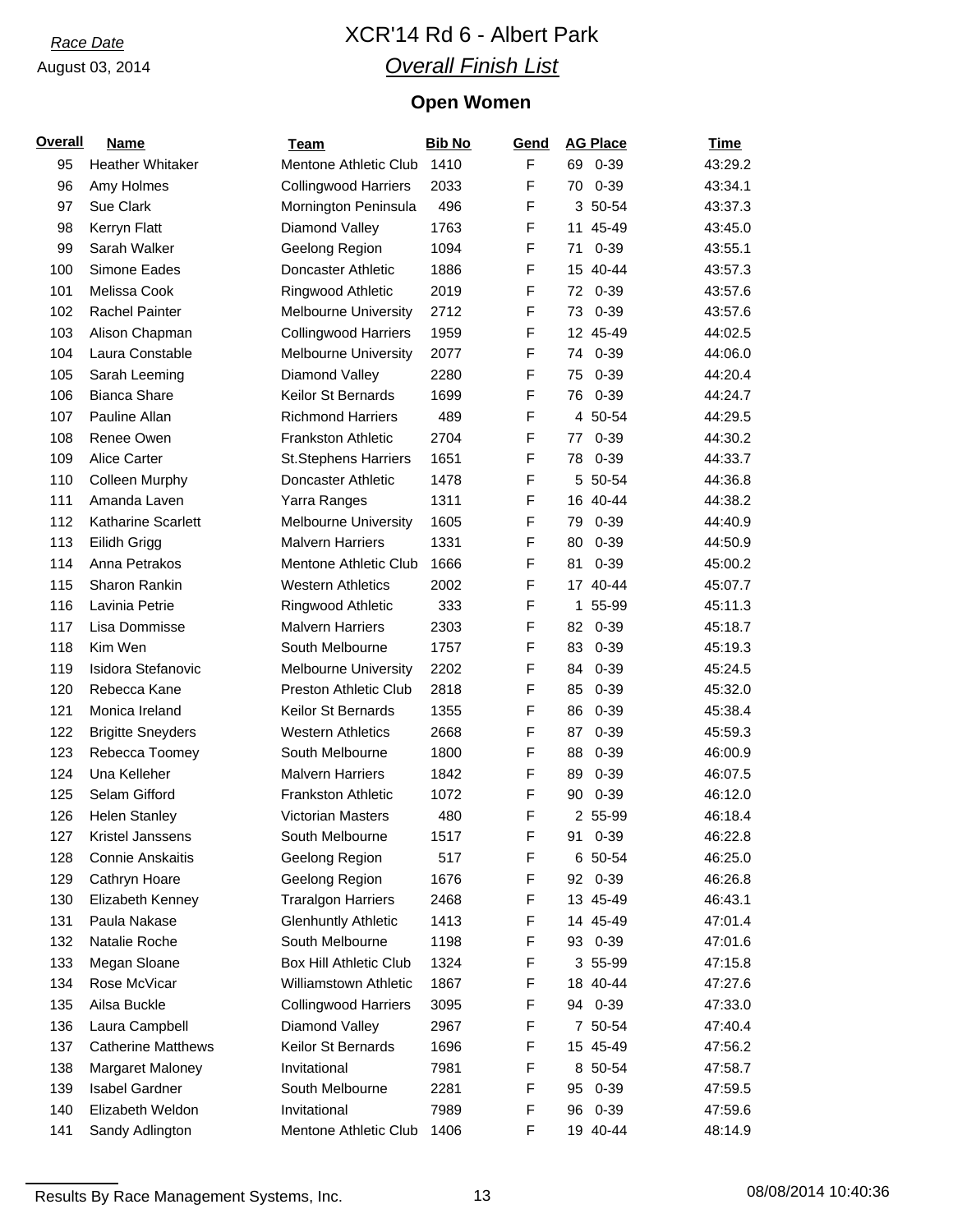# *Race Date* XCR'14 Rd 6 - Albert Park *Overall Finish List*

# **Open Women**

| <b>Overall</b> | <b>Name</b>             | Team                         | <b>Bib No</b> | Gend        | <b>AG Place</b> | <b>Time</b> |
|----------------|-------------------------|------------------------------|---------------|-------------|-----------------|-------------|
| 142            | Janice Marston          | <b>Athletics Waverley</b>    | 1196          | F           | 16 45-49        | 48:15.9     |
| 143            | <b>Caroline Scott</b>   | South Melbourne              | 1115          | F           | $0 - 39$<br>97  | 48:19.4     |
| 144            | Leeanne Morris          | <b>Collingwood Harriers</b>  | 1781          | F           | $0 - 39$<br>98  | 48:24.4     |
| 145            | Sue McCall              | Yarra Ranges                 | 2348          | F           | 20 40-44        | 48:26.9     |
| 146            | Sue Rebesco             | <b>Western Athletics</b>     | 1060          | F           | 21 40-44        | 48:51.1     |
| 147            | <b>Bec Pallozzi</b>     | South Melbourne              | 1601          | F           | 99<br>$0 - 39$  | 48:53.7     |
| 148            | Marianne Quigley        | <b>Richmond Harriers</b>     | 1084          | F           | $0 - 39$<br>100 | 49:12.7     |
| 149            | Leah Finch              | <b>Doncaster Athletic</b>    | 1472          | F           | $0 - 39$<br>101 | 49:20.5     |
| 150            | Tania Kapetanovic       | Keilor St Bernards           | 1688          | F           | 17 45-49        | 49:22.1     |
| 151            | Alicea Burns            | <b>Collingwood Harriers</b>  | 1817          | F           | 102 0-39        | 49:33.9     |
| 152            | Kim White               | <b>Collingwood Harriers</b>  | 1955          | F           | 22 40-44        | 49:48.4     |
| 153            | <b>Tina Couper</b>      | Mentone Athletic Club        | 1434          | F           | 18 45-49        | 49:49.5     |
| 154            | Caitlyn Broberg         | Diamond Valley               | 2166          | F           | $0 - 39$<br>103 | 49:54.6     |
| 155            | Christina Petrakos      | Mentone Athletic Club        | 2464          | F           | $0 - 39$<br>104 | 50:17.9     |
| 156            | Sara Keranen            | <b>Williamstown Athletic</b> | 1034          | F           | 9 50-54         | 50:23.4     |
| 157            | Clare Bunker            | <b>Western Athletics</b>     | 1181          | F           | 105<br>$0 - 39$ | 50:25.4     |
| 158            | <b>Eimear Fox</b>       | <b>Malvern Harriers</b>      | 1582          | F           | 106<br>$0 - 39$ | 50:29.9     |
| 159            | Kelly Spiteri           | <b>Coburg Harriers</b>       | 2692          | F           | 23 40-44        | 50:31.6     |
| 160            | Kathryn Grbac           | Keilor St Bernards           | 1626          | F           | 107<br>$0 - 39$ | 50:40.8     |
| 161            | Rosalie Morgan          | Diamond Valley               | 2578          | F           | 108<br>$0 - 39$ | 50:47.3     |
| 162            | Joanne Francken         | <b>Western Athletics</b>     | 1183          | F           | 24 40-44        | 50:49.3     |
| 163            | Sharon Hockley          | Geelong Region               | 1108          | F           | 25 40-44        | 50:52.2     |
| 164            | Caroline Howard         | <b>Malvern Harriers</b>      | 1462          | F           | 19 45-49        | 51:45.2     |
| 165            | Carmel Moorhead         | <b>St.Stephens Harriers</b>  | 1654          | F           | 109<br>$0 - 39$ | 51:45.4     |
| 166            | Michelle Sawyer         | <b>Traralgon Harriers</b>    | 1515          | F           | 110<br>$0 - 39$ | 52:20.0     |
| 167            | <b>Clare Holst</b>      | <b>Athletics Waverley</b>    | 1527          | F           | $0 - 39$<br>111 | 53:40.0     |
| 168            | Sarah Fisher            | Diamond Valley               | 1423          | F           | 112<br>$0 - 39$ | 53:57.7     |
| 169            | Karen Quinn             | Diamond Valley               | 1718          | F           | 20 45-49        | 54:33.0     |
| 170            | Pennie Hayes            | <b>Collingwood Harriers</b>  | 2475          | F           | 21 45-49        | 54:39.5     |
| 171            | Clare Walsh             | <b>Melbourne University</b>  | 1493          | F           | 0-39<br>113     | 54:47.5     |
| 172            | Chelsea Morley          | <b>Western Athletics</b>     | 1107          | F           | 114 0-39        | 54:49.2     |
| 173            | Linda Black             | Victorian Masters            | 1684          | F           | 10 50-54        | 55:41.6     |
| 174            | Carolyn Rosenbrock      | <b>Athletics Nunawading</b>  | 1100          | $\mathsf F$ | 11 50-54        | 55:45.3     |
| 175            | <b>Catherine Gibney</b> | Invitational                 | 7996          | F           | 12 50-54        | 55:54.5     |
| 176            | Janice Hodgart          | <b>Western Athletics</b>     | 1106          | F           | 13 50-54        | 56:44.1     |
| 177            | Judit Dencs             | South Melbourne              | 1301          | F           | 4 55-99         | 56:44.9     |
| 178            | Clare Garganis          | <b>Collingwood Harriers</b>  | 1400          | F           | 26 40-44        | 57:24.2     |
| 179            | Theresita Plumb         | Invitational                 | 7992          | F           | 22 45-49        | 58:23.0     |
| 180            | Anna Orr                | <b>Traralgon Harriers</b>    | 2062          | F           | 115 0-39        | 58:33.6     |
| 181            | Vana Evans              | <b>Western Athletics</b>     | 2639          | F           | 27 40-44        | 58:52.1     |
| 182            | Debbie Canal            | <b>Coburg Harriers</b>       | 1992          | F           | 14 50-54        | 59:13.4     |
| 183            | Brenda Cashin           | <b>Western Athletics</b>     | 1053          | F           | 23 45-49        | 59:14.8     |
| 184            | Jackie Steel            | <b>Coburg Harriers</b>       | 2279          | F           | $0 - 39$<br>116 | 59:29.7     |
| 185            | Kara Langelaan          | Casey Cardinia               | 1579          | F           | $0 - 39$<br>117 | 59:40.8     |
| 186            | Janet Moloney           | Keilor St Bernards           | 2495          | F           | 5 55-99         | 59:48.3     |
| 187            | Jennifer Houghton       | <b>Traralgon Harriers</b>    | 1607          | F           | 28 40-44        | 1:00:49.9   |
| 188            | Sammy Nicola            | Williamstown Athletic        | 1868          | F           | 24 45-49        | 1:01:10.5   |
|                |                         |                              |               |             |                 |             |

Results By Race Management Systems, Inc. 14 14 108/08/2014 10:40:36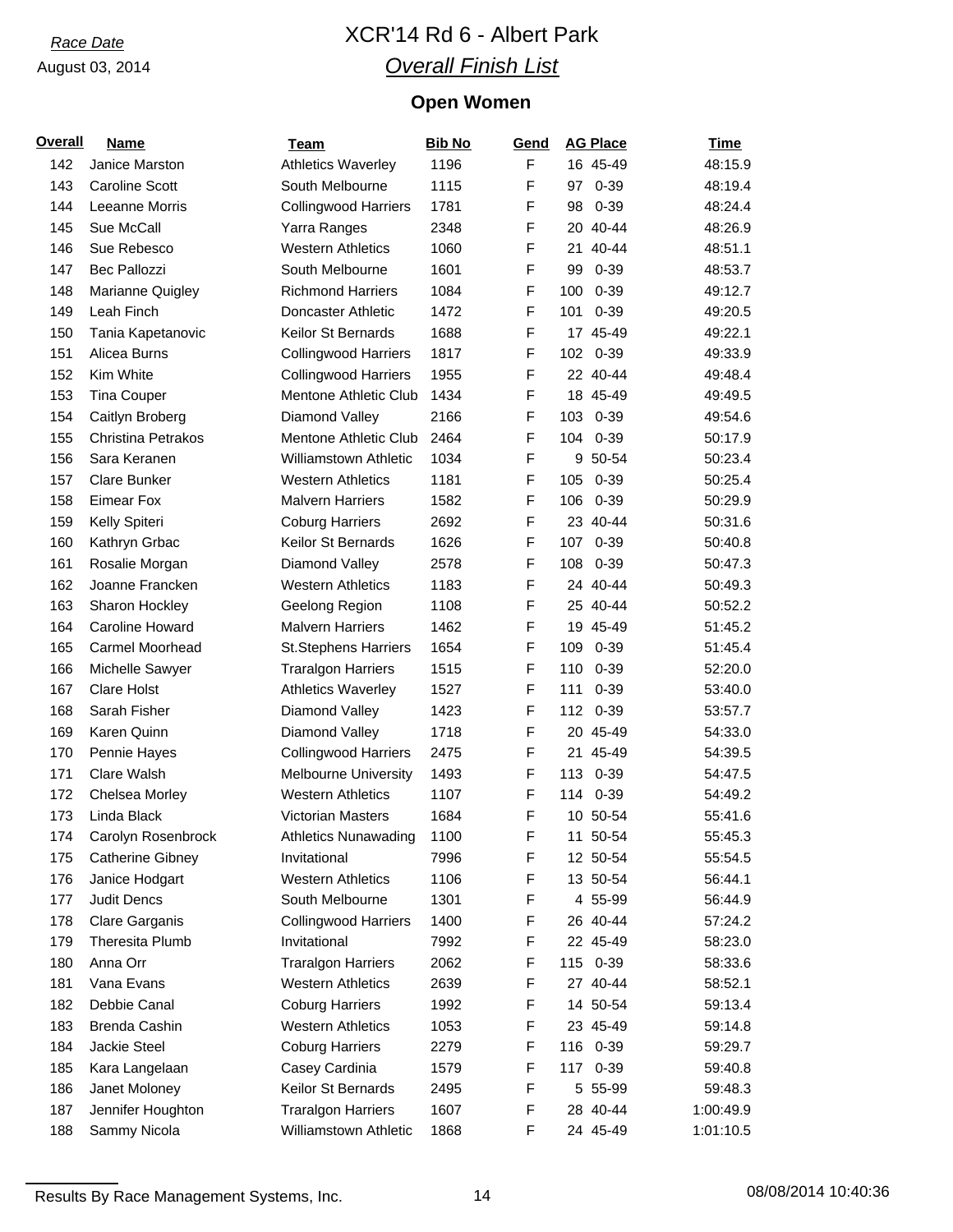# *Race Date* XCR'14 Rd 6 - Albert Park *Overall Finish List*

# **Open Women**

| Overall | Name                | Team               | <b>Bib No</b> | Gend AG Place | Time      |
|---------|---------------------|--------------------|---------------|---------------|-----------|
| 189     | Nicole Gunn         | Keilor St Bernards | 1803          | F 118 0-39    | 1:02:12.3 |
|         | 190 Simone Albiston | Athletics Waverley | 2129          | 25 45-49      | 1:02:13.4 |

Results By Race Management Systems, Inc. 15 15 108/08/2014 10:40:36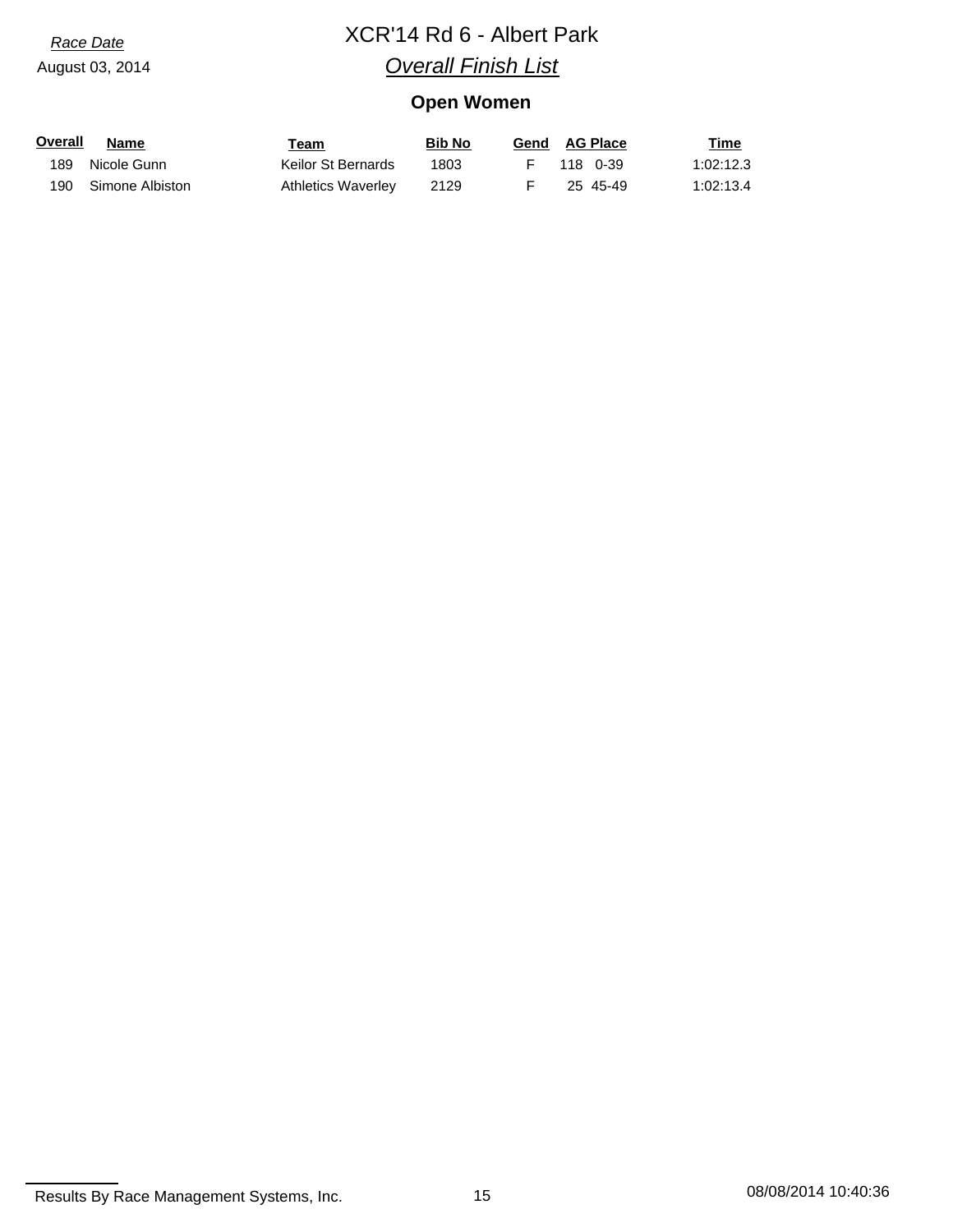# *Race Date* XCR'14 Rd 6 - Albert Park *Overall Finish List*

## **Under 20 Men**

| Overall | <b>Name</b>           | Team                          | <b>Bib No</b> | Gend |                      | <b>AG Place</b> | Time    |
|---------|-----------------------|-------------------------------|---------------|------|----------------------|-----------------|---------|
| 1       | Nathan Pearce         | Western Athletics             | 193           | M    | 1.                   | 1-99            | 32:26.9 |
| 2       | James O'Connell       | <b>Box Hill Athletic Club</b> | 2287          | M    | $\mathbf{2}^{\circ}$ | $1 - 99$        | 32:41.7 |
| 3       | Dean Neofitou         | Diamond Valley                | 2263          | M    | 3                    | $1 - 99$        | 33:14.7 |
| 4       | Tom Snibson           | Box Hill Athletic Club        | 1638          | M    | 4                    | $1 - 99$        | 33:56.6 |
| 5       | Jesse Fullerton       | <b>Ballarat Region</b>        | 1260          | M    | 5                    | $1 - 99$        | 33:56.9 |
| 6       | <b>Matthew Clarke</b> | <b>Box Hill Athletic Club</b> | 2534          | M    | 6                    | $1 - 99$        | 34:47.0 |
| 7       | Jack Bullock          | <b>Glenhuntly Athletic</b>    | 1596          | M    | $\overline{7}$       | $1 - 99$        | 34:50.9 |
| 8       | Raymond Chan          | Box Hill Athletic Club        | 1635          | M    | 8                    | $1 - 99$        | 36:01.1 |
| 9       | Luke Kidgell          | Diamond Valley                | 1924          | M    | 9                    | 1-99            | 36:27.8 |
| 10      | Jack Marquardt        | <b>Glenhuntly Athletic</b>    | 2095          | M    | 10                   | $1 - 99$        | 36:28.8 |
| 11      | Aaron Langenberg      | Glenhuntly Athletic           | 2610          | M    | 11                   | $1 - 99$        | 40:05.1 |
| 12      | Jacob Barnes          | <b>Collingwood Harriers</b>   | 1943          | M    | 12 <sup>°</sup>      | $1 - 99$        | 42:10.5 |
| 13      | Liam Dwyer            | <b>Box Hill Athletic Club</b> | 2914          | M    | 13                   | 1-99            | 45:41.4 |
| 14      | Aidan Keranen         | Williamstown Athletic         | 1984          | M    | 14                   | 1-99            | 47:30.7 |
| 15      | <b>Justin Mclaren</b> | Athletics Essendon            | 1209          | M    | 15                   | $1 - 99$        | 49:29.7 |
|         |                       |                               |               |      |                      |                 |         |

Results By Race Management Systems, Inc. 16 16 108/08/2014 10:40:37